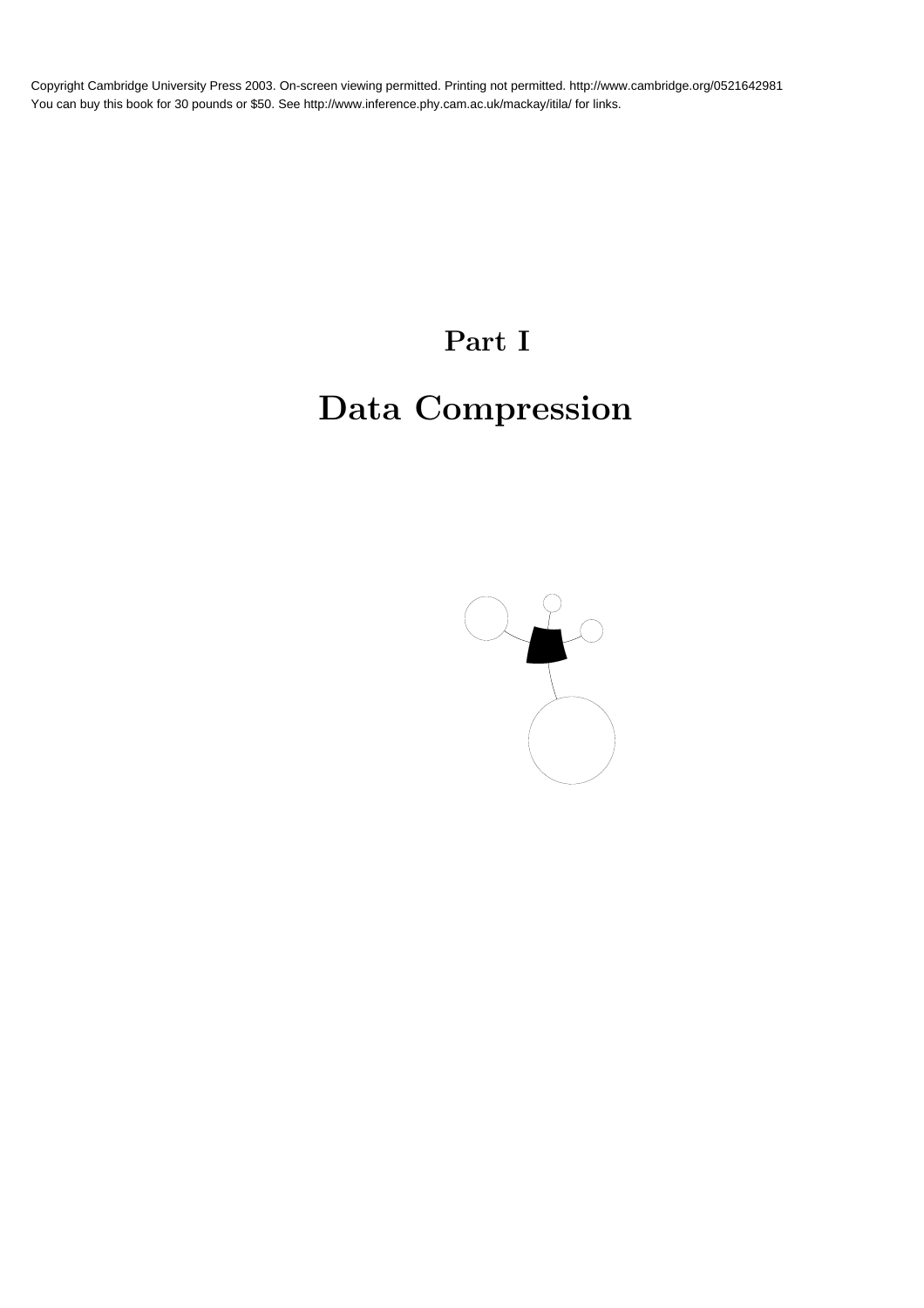## About Chapter 4

In this chapter we discuss how to measure the information content of the outcome of a random experiment.

This chapter has some tough bits. If you find the mathematical details hard, skim through them and keep going – you'll be able to enjoy Chapters 5 and 6 without this chapter's tools.

Before reading Chapter 4, you should have read Chapter 2 and worked on exercises 2.21–2.25 and 2.16 (pp.36–37), and exercise 4.1 below.

The following exercise is intended to help you think about how to measure information content.

Exercise 4.1.<sup>[2, p.69]</sup> – Please work on this problem before reading Chapter 4.

|                                     | Notation                                                               |
|-------------------------------------|------------------------------------------------------------------------|
| $x \in A$                           | $x$ is a member of the                                                 |
| $S \subset A$                       | set .A<br>S is a <i>subset</i> of the<br>set .A                        |
| $\mathcal{S} \subseteq \mathcal{A}$ | S is a subset of, or<br>equal to, the set $A$                          |
| $V = B \cup A$                      | $V$ is the <i>union</i> of the<br>sets $\mathcal{B}$ and $\mathcal{A}$ |
| $V = B \cap A$                      | $V$ is the <i>intersection</i>                                         |
| I.AI                                | of the sets $\beta$ and $\beta$<br>number of elements<br>in set A      |
|                                     |                                                                        |

You are given 12 balls, all equal in weight except for one that is either heavier or lighter. You are also given a two-pan balance to use. In each use of the balance you may put any number of the 12 balls on the left pan, and the same number on the right pan, and push a button to initiate the weighing; there are three possible outcomes: either the weights are equal, or the balls on the left are heavier, or the balls on the left are lighter. Your task is to design a strategy to determine which is the odd ball and whether it is heavier or lighter than the others in as few uses of the balance as possible.

While thinking about this problem, you may find it helpful to consider the following questions:

- (a) How can one measure information?
- (b) When you have identified the odd ball and whether it is heavy or light, how much information have you gained?
- (c) Once you have designed a strategy, draw a tree showing, for each of the possible outcomes of a weighing, what weighing you perform next. At each node in the tree, how much information have the outcomes so far given you, and how much information remains to be gained?
- (d) How much information is gained when you learn (i) the state of a flipped coin; (ii) the states of two flipped coins; (iii) the outcome when a four-sided die is rolled?
- (e) How much information is gained on the first step of the weighing problem if 6 balls are weighed against the other 6? How much is gained if 4 are weighed against 4 on the first step, leaving out 4 balls?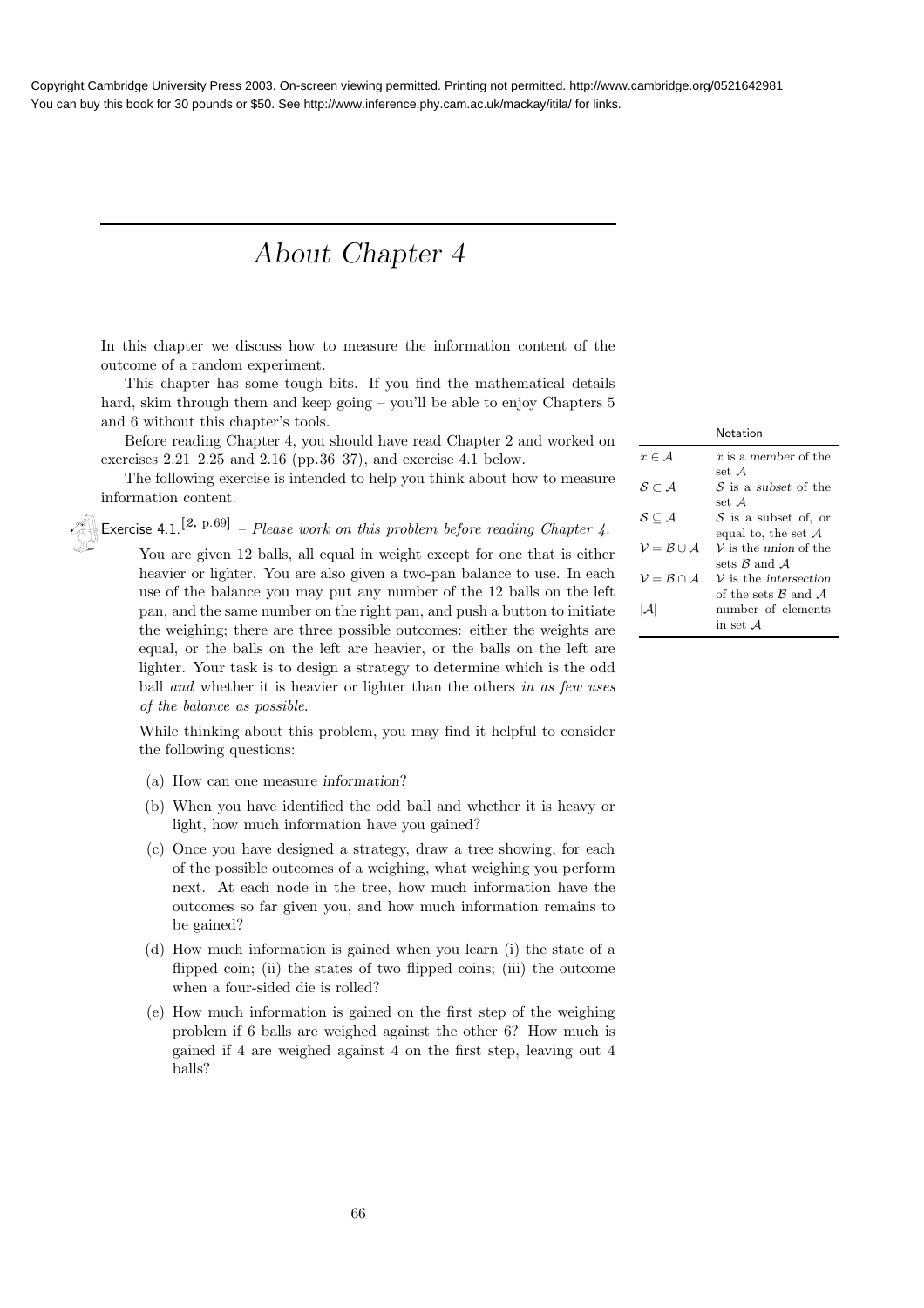4

### The Source Coding Theorem

#### ▶ 4.1 How to measure the information content of a random variable?

In the next few chapters, we'll be talking about probability distributions and random variables. Most of the time we can get by with sloppy notation, but occasionally, we will need precise notation. Here is the notation that we established in Chapter 2.

An ensemble X is a triple  $(x, \mathcal{A}_X, \mathcal{P}_X)$ , where the *outcome* x is the value of a random variable, which takes on one of a set of possible values,  $\mathcal{A}_X = \{a_1, a_2, \ldots, a_i, \ldots, a_I\}$ , having probabilities  $\mathcal{P}_X = \{p_1, p_2, \ldots, p_I\}$ , with  $P(x = a_i) = p_i$ ,  $p_i \ge 0$  and  $\sum_{a_i \in A_X} P(x = a_i) = 1$ .

How can we measure the information content of an outcome  $x = a_i$  from such an ensemble? In this chapter we examine the assertions

1. that the Shannon information content,

$$
h(x = a_i) \equiv \log_2 \frac{1}{p_i},\tag{4.1}
$$

is a sensible measure of the information content of the outcome  $x = a_i$ , and

2. that the entropy of the ensemble,

$$
H(X) = \sum_{i} p_i \log_2 \frac{1}{p_i},
$$
\n(4.2)

is a sensible measure of the ensemble's average information content.



Figure 4.1. The Shannon information content  $h(p) = \log_2 \frac{1}{p}$ and the binary entropy function  $H_2(p) = H(p, 1-p) =$  $p \log_2 \frac{1}{p} + (1-p) \log_2 \frac{1}{(1-p)}$  as a function of  $p$ .

Figure 4.1 shows the Shannon information content of an outcome with probability  $p$ , as a function of  $p$ . The less probable an outcome is, the greater its Shannon information content. Figure 4.1 also shows the binary entropy function,

$$
H_2(p) = H(p, 1-p) = p \log_2 \frac{1}{p} + (1-p) \log_2 \frac{1}{(1-p)},
$$
\n(4.3)

which is the entropy of the ensemble  $X$  whose alphabet and probability distribution are  $A_X = \{a, b\}, \mathcal{P}_X = \{p, (1 - p)\}.$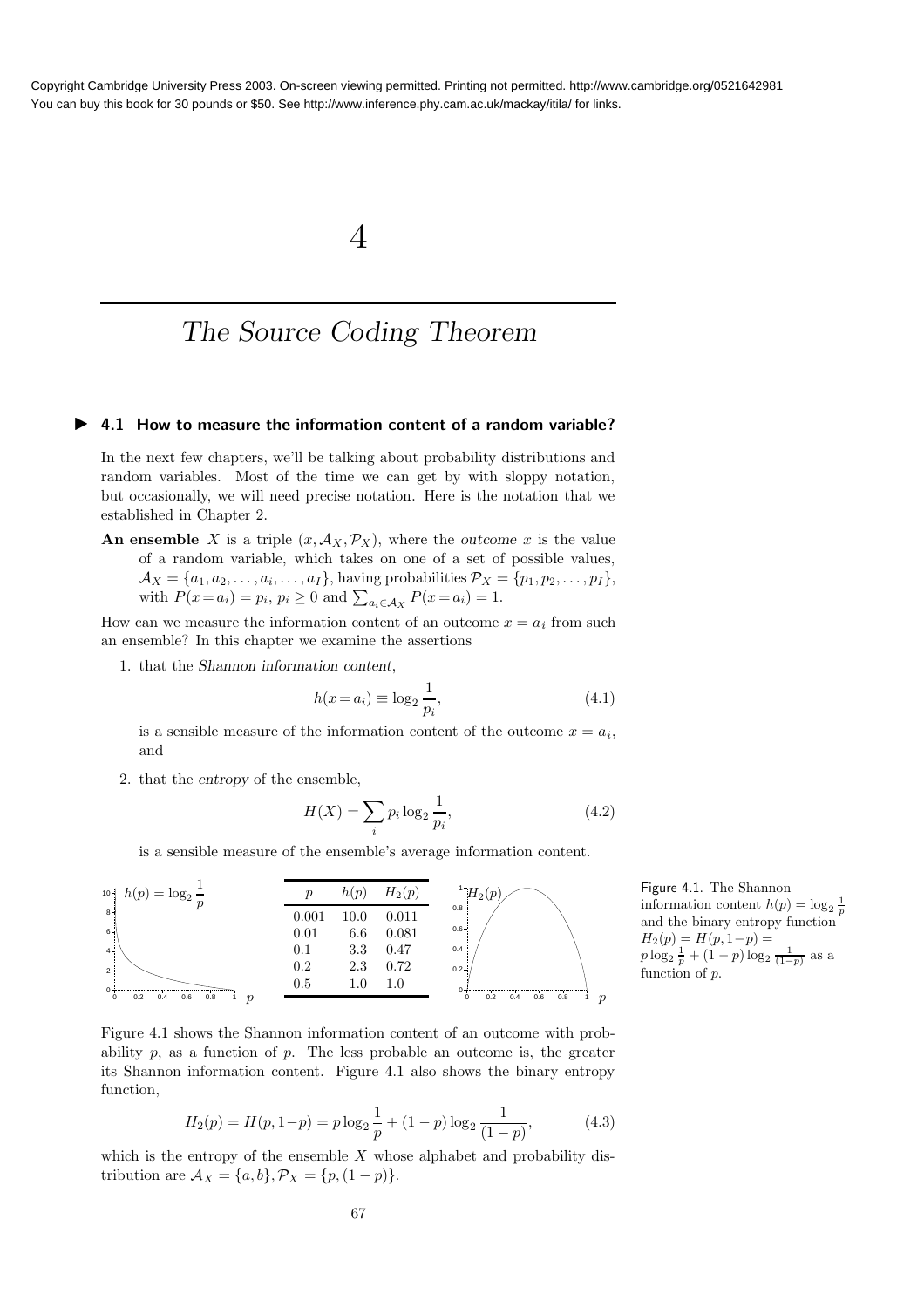$4 -$  The Source Coding Theorem

#### Information content of independent random variables

Why should  $\log 1/p_i$  have anything to do with the information content? Why not some other function of  $p_i$ ? We'll explore this question in detail shortly, but first, notice a nice property of this particular function  $h(x) = \log 1/p(x)$ .

Imagine learning the value of two *independent* random variables, x and  $y$ . The definition of independence is that the probability distribution is separable into a product:

$$
P(x,y) = P(x)P(y).
$$
\n(4.4)

Intuitively, we might want any measure of the 'amount of information gained' to have the property of *additivity* – that is, for independent random variables x and y, the information gained when we learn x and y should equal the sum of the information gained if  $x$  alone were learned and the information gained if y alone were learned.

The Shannon information content of the outcome  $x, y$  is

$$
h(x,y) = \log \frac{1}{P(x,y)} = \log \frac{1}{P(x)P(y)} = \log \frac{1}{P(x)} + \log \frac{1}{P(y)} \tag{4.5}
$$

so it does indeed satisfy

$$
h(x, y) = h(x) + h(y), \text{ if } x \text{ and } y \text{ are independent.}
$$
 (4.6)

Exercise 4.2.<sup>[1, p.86]</sup> Show that, if x and y are independent, the entropy of the outcome  $x, y$  satisfies

$$
H(X,Y) = H(X) + H(Y).
$$
 (4.7)

In words, entropy is additive for independent variables.

We now explore these ideas with some examples; then, in section 4.4 and in Chapters 5 and 6, we prove that the Shannon information content and the entropy are related to the number of bits needed to describe the outcome of an experiment.

#### The weighing problem: designing informative experiments

Have you solved the weighing problem (exercise 4.1, p.66) yet? Are you sure? Notice that in three uses of the balance – which reads either 'left heavier', 'right heavier', or 'balanced' – the number of conceivable outcomes is  $3^3 = 27$ , whereas the number of possible states of the world is 24: the odd ball could be any of twelve balls, and it could be heavy or light. So in principle, the problem might be solvable in three weighings  $-$  but not in two, since  $3^2 < 24$ .

If you know how you can determine the odd weight and whether it is heavy or light in *three* weighings, then you may read on. If you haven't found a strategy that always gets there in three weighings, I encourage you to think about exercise 4.1 some more.

Why is your strategy optimal? What is it about your series of weighings that allows useful information to be gained as quickly as possible? The answer is that at each step of an optimal procedure, the three outcomes ('left heavier', 'right heavier', and 'balance') are as close as possible to equiprobable. An optimal solution is shown in figure 4.2.

Suboptimal strategies, such as weighing balls 1–6 against 7–12 on the first step, do not achieve all outcomes with equal probability: these two sets of balls can never balance, so the only possible outcomes are 'left heavy' and 'right heavy'. Such a binary outcome only rules out half of the possible hypotheses,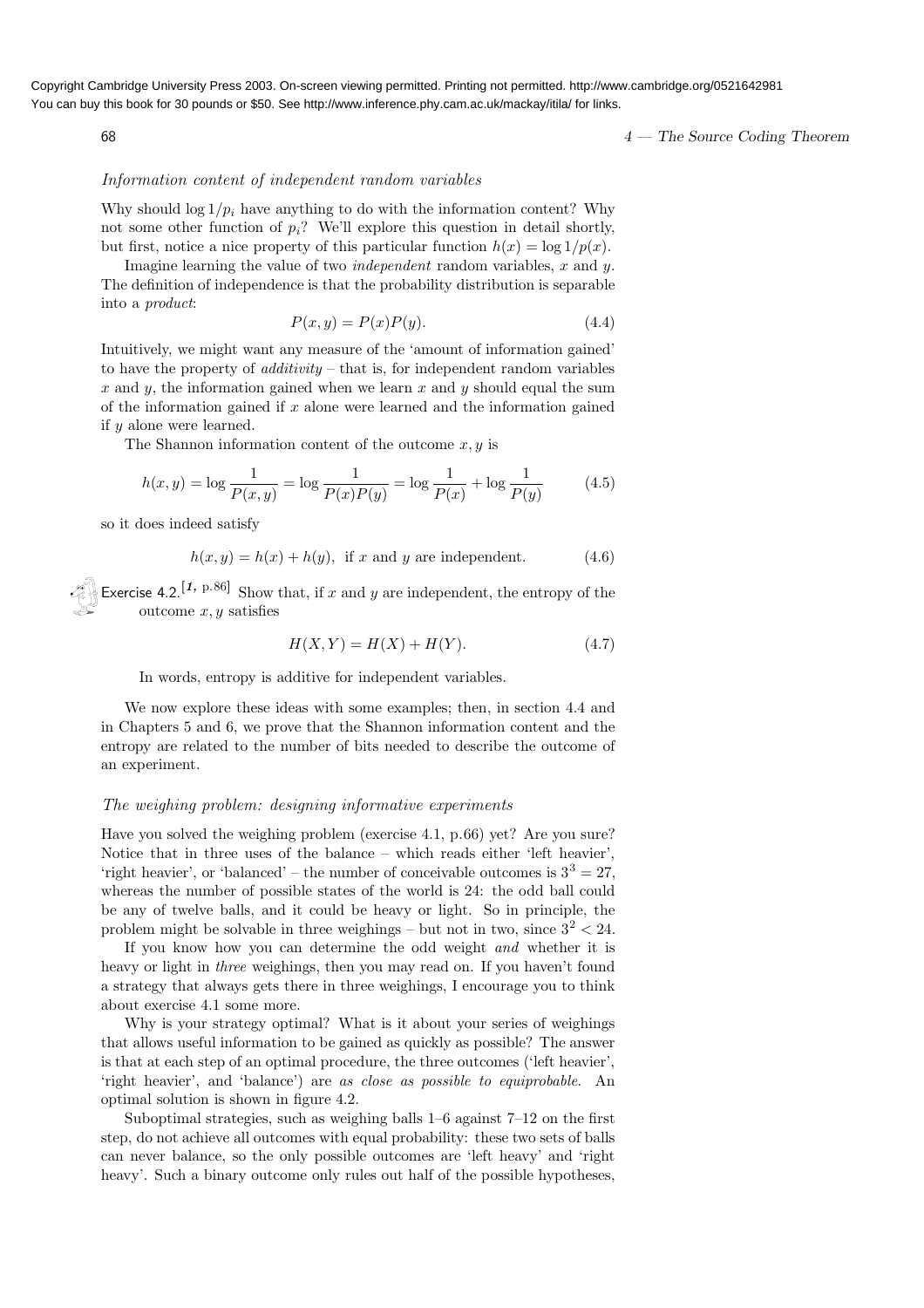4.1: How to measure the information content of a random variable? 69



Figure 4.2. An optimal solution to the weighing problem. At each step there are two boxes: the left box shows which hypotheses are still possible; the right box shows the balls involved in the next weighing. The 24 hypotheses are written  $1^+, \ldots, 12^-$ , with, e.g.,  $1^+$  denoting that 1 is the odd ball and it is heavy. Weighings are written by listing the names of the balls on the two pans, separated by a line; for example, in the first weighing, balls 1, 2, 3, and 4 are put on the left-hand side and 5, 6, 7, and 8 on the right. In each triplet of arrows the upper arrow leads to the situation when the left side is heavier, the middle arrow to the situation when the right side is heavier, and the lower arrow to the situation when the outcome is balanced. The three points labelled  $\star$  correspond to impossible outcomes.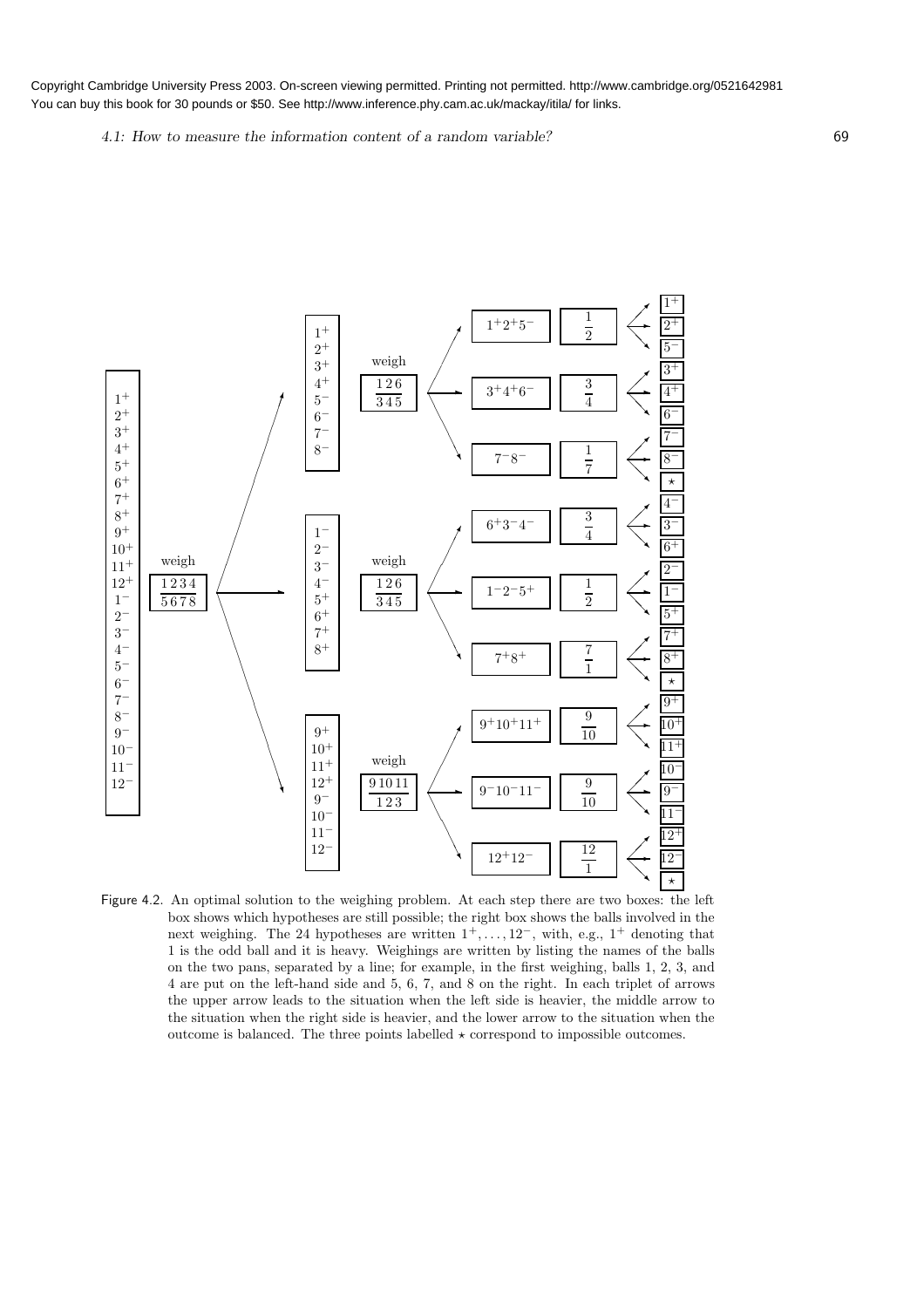$\frac{4}{4}$  The Source Coding Theorem

so a strategy that uses such outcomes must sometimes take longer to find the right answer.

The insight that the outcomes should be as near as possible to equiprobable makes it easier to search for an optimal strategy. The first weighing must divide the 24 possible hypotheses into three groups of eight. Then the second weighing must be chosen so that there is a 3:3:2 split of the hypotheses.

Thus we might conclude:

the outcome of a random experiment is guaranteed to be most informative if the probability distribution over outcomes is uniform.

This conclusion agrees with the property of the entropy that you proved when you solved exercise 2.25 (p.37): the entropy of an ensemble X is biggest if all the outcomes have equal probability  $p_i = 1/|\mathcal{A}_X|$ .

#### Guessing games

In the game of twenty questions, one player thinks of an object, and the other player attempts to guess what the object is by asking questions that have yes/no answers, for example, 'is it alive?', or 'is it human?' The aim is to identify the object with as few questions as possible. What is the best strategy for playing this game? For simplicity, imagine that we are playing the rather dull version of twenty questions called 'sixty-three'.

Example 4.3. The game 'sixty-three'. What's the smallest number of yes/no questions needed to identify an integer  $x$  between 0 and 63?

Intuitively, the best questions successively divide the 64 possibilities into equal sized sets. Six questions suffice. One reasonable strategy asks the following questions:

1: is  $x > 32$ ? 2: is  $x \mod 32 \geq 16$ ? 3: is  $x \mod 16 \geq 8$ ? 4: is  $x \mod 8 \geq 4$ ? 5: is  $x \mod 4 \geq 2$ ? 6: is  $x \mod 2 = 1$ ?

[The notation  $x \mod 32$ , pronounced 'x modulo 32', denotes the remainder when x is divided by 32; for example,  $35 \mod 32 = 3$  and  $32 \mod 32 = 0$ .

The answers to these questions, if translated from  $\{yes, no\}$  to  $\{1, 0\}$ , give the binary expansion of x, for example  $35 \Rightarrow 100011$ .

What are the Shannon information contents of the outcomes in this example? If we assume that all values of  $x$  are equally likely, then the answers to the questions are independent and each has Shannon information content  $\log_2(1/0.5) = 1$  bit; the total Shannon information gained is always six bits. Furthermore, the number  $x$  that we learn from these questions is a six-bit binary number. Our questioning strategy defines a way of encoding the random variable  $x$  as a binary file.

So far, the Shannon information content makes sense: it measures the length of a binary file that encodes  $x$ . However, we have not yet studied ensembles where the outcomes have unequal probabilities. Does the Shannon information content make sense there too?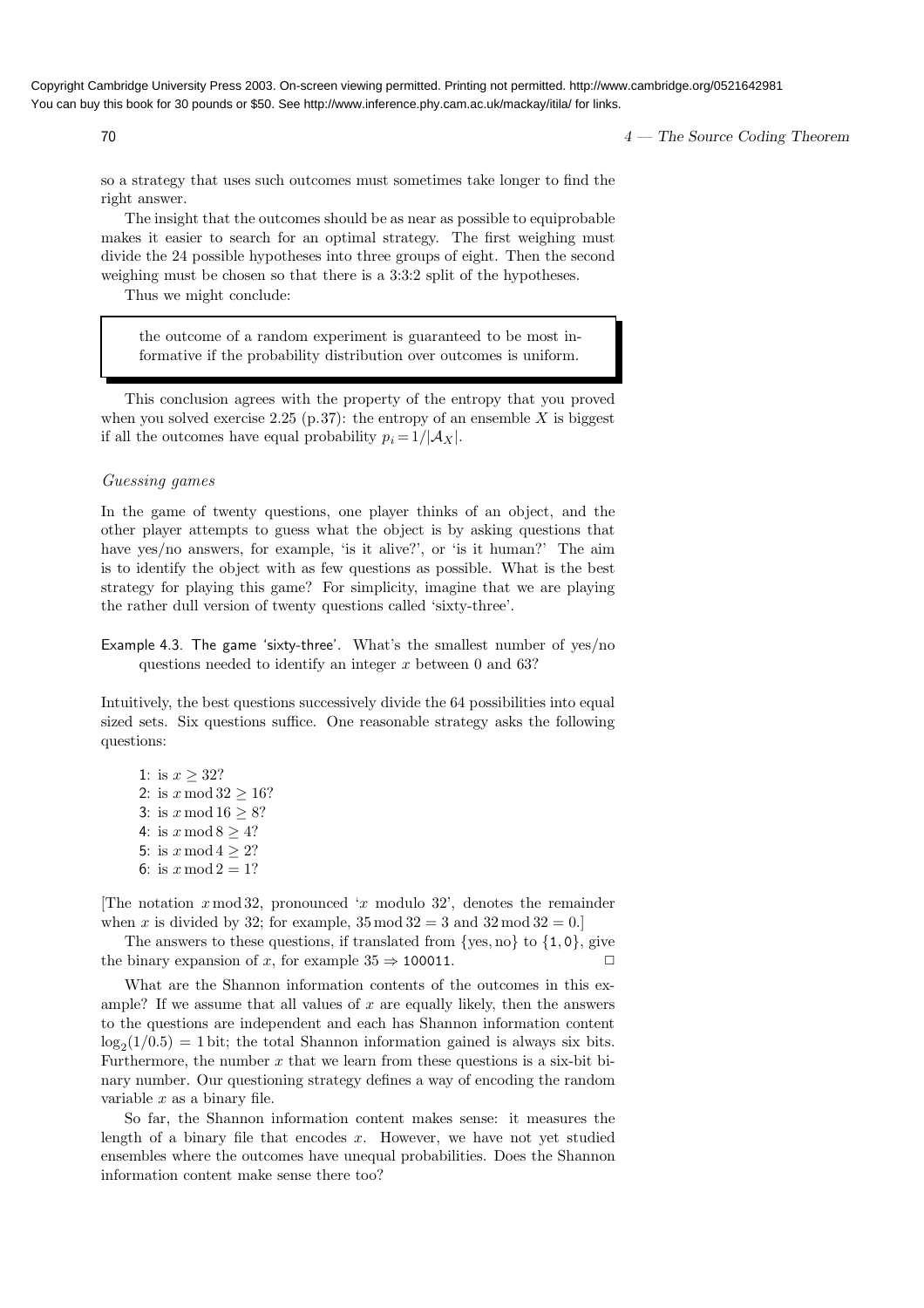4.1: How to measure the information content of a random variable?  $71$ 

|             | B.<br>$1\ 2\ 3\ 4\ 5\ 6\ 7\ 8$ |                |                           |          |         |
|-------------|--------------------------------|----------------|---------------------------|----------|---------|
| move $#$    | 1                              | $\overline{2}$ | 32                        | 48       | 49      |
| question    | G3                             | B1             | E <sub>5</sub>            | F3       | H3      |
| outcome     | $x = n$                        | $x = n$        | $x = n$                   | $x = n$  | $x = y$ |
| P(x)        | 63<br>64                       | 62<br>63       | $32\,$<br>$\overline{33}$ | 16<br>17 | 16      |
| h(x)        | 0.0227                         | 0.0230         | 0.0443                    | 0.0874   | 4.0     |
| Total info. | 0.0227                         | 0.0458         | 1.0                       | 2.0      | 6.0     |

The game of submarine: how many bits can one bit convey?

In the game of battleships, each player hides a fleet of ships in a sea represented by a square grid. On each turn, one player attempts to hit the other's ships by firing at one square in the opponent's sea. The response to a selected square such as 'G3' is either 'miss', 'hit', or 'hit and destroyed'.

In a boring version of battleships called submarine, each player hides just one submarine in one square of an eight-by-eight grid. Figure 4.3 shows a few pictures of this game in progress: the circle represents the square that is being fired at, and the  $\times s$  show squares in which the outcome was a miss,  $x = n$ ; the submarine is hit (outcome  $x = y$  shown by the symbol s) on the 49th attempt.

Each shot made by a player defines an ensemble. The two possible outcomes are  $\{y, n\}$ , corresponding to a hit and a miss, and their probabilities depend on the state of the board. At the beginning,  $P(y) = 1/64$  and  $P(n) = 63/64$ . At the second shot, if the first shot missed,  $P(y) = 1/63$  and  $P(\texttt{n}) = 62/63$ . At the third shot, if the first two shots missed,  $P(\texttt{y}) = 1/62$ and  $P(n) = 61/62$ .

The Shannon information gained from an outcome x is  $h(x) = \log(1/P(x))$ . If we are lucky, and hit the submarine on the first shot, then

$$
h(x) = h_{(1)}(y) = \log_2 64 = 6 \text{ bits.}
$$
\n(4.8)

Now, it might seem a little strange that one binary outcome can convey six bits. But we have learnt the hiding place, which could have been any of 64 squares; so we have, by one lucky binary question, indeed learnt six bits.

What if the first shot misses? The Shannon information that we gain from this outcome is

$$
h(x) = h_{(1)}(\mathbf{n}) = \log_2 \frac{64}{63} = 0.0227 \,\text{bits.}\tag{4.9}
$$

Does this make sense? It is not so obvious. Let's keep going. If our second shot also misses, the Shannon information content of the second outcome is

$$
h_{(2)}(\mathbf{n}) = \log_2 \frac{63}{62} = 0.0230 \,\text{bits.}\tag{4.10}
$$

If we miss thirty-two times (firing at a new square each time), the total Shannon information gained is

$$
\log_2 \frac{64}{63} + \log_2 \frac{63}{62} + \dots + \log_2 \frac{33}{32}
$$
  
= 0.0227 + 0.0230 + \dots + 0.0430 = 1.0 bits. (4.11)

Figure 4.3. A game of submarine. The submarine is hit on the 49th attempt.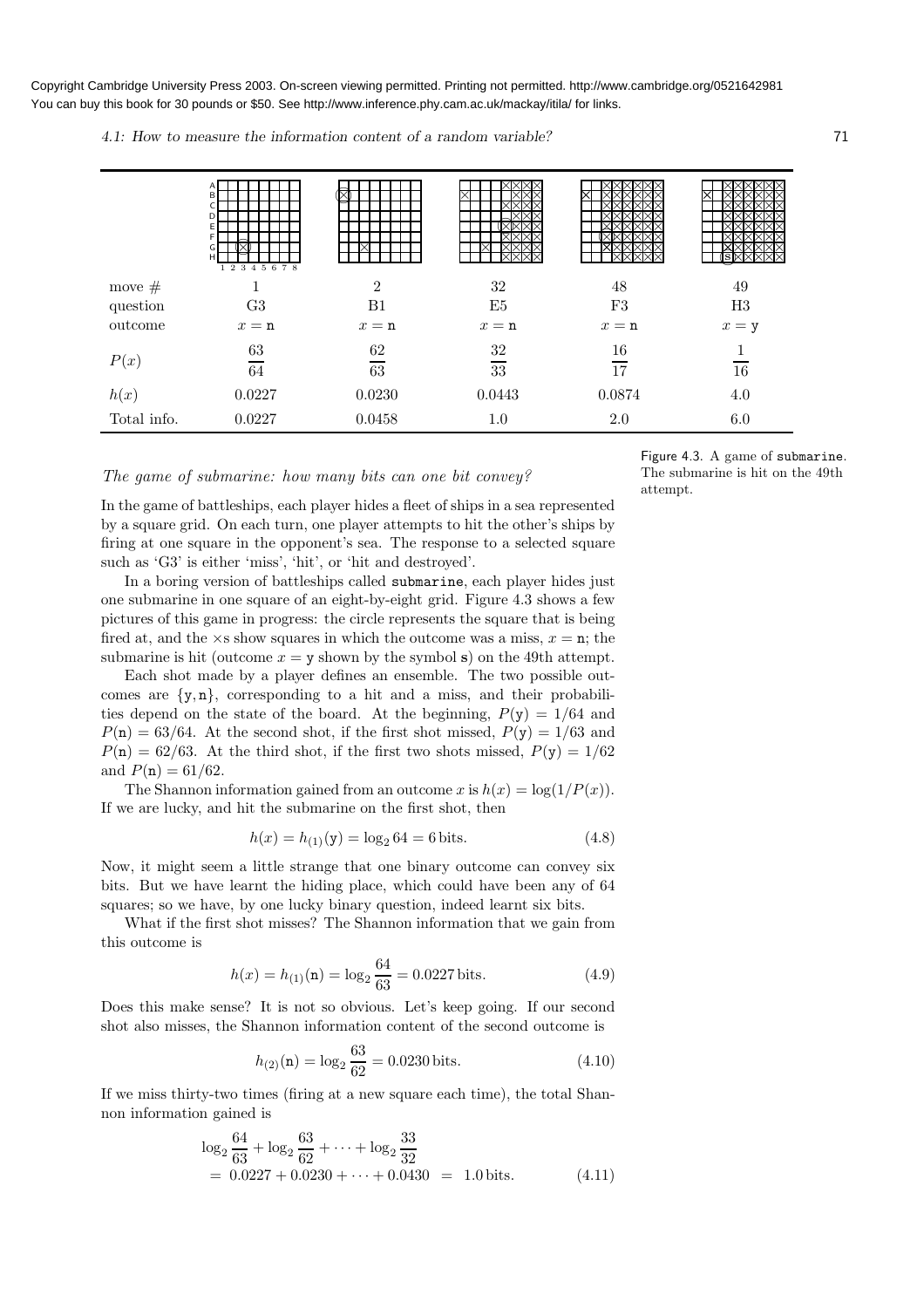$\frac{4}{4}$  — The Source Coding Theorem

Why this round number? Well, what have we learnt? We now know that the submarine is not in any of the 32 squares we fired at; learning that fact is just like playing a game of  $sixty$ -three (p.70), asking as our first question 'is x one of the thirty-two numbers corresponding to these squares I fired at?', and receiving the answer 'no'. This answer rules out half of the hypotheses, so it gives us one bit.

After 48 unsuccessful shots, the information gained is 2 bits: the unknown location has been narrowed down to one quarter of the original hypothesis space.

What if we hit the submarine on the 49th shot, when there were 16 squares left? The Shannon information content of this outcome is

$$
h_{(49)}(y) = \log_2 16 = 4.0 \text{ bits.}
$$
\n(4.12)

The total Shannon information content of all the outcomes is

$$
\log_2 \frac{64}{63} + \log_2 \frac{63}{62} + \dots + \log_2 \frac{17}{16} + \log_2 \frac{16}{1}
$$
  
= 0.0227 + 0.0230 + \dots + 0.0874 + 4.0 = 6.0 bits. (4.13)

So once we know where the submarine is, the total Shannon information content gained is 6 bits.

This result holds regardless of when we hit the submarine. If we hit it when there are *n* squares left to choose from  $- n$  was 16 in equation (4.13) – then the total information gained is:

$$
\log_2 \frac{64}{63} + \log_2 \frac{63}{62} + \dots + \log_2 \frac{n+1}{n} + \log_2 \frac{n}{1}
$$
  
= 
$$
\log_2 \left[ \frac{64}{63} \times \frac{63}{62} \times \dots \times \frac{n+1}{n} \times \frac{n}{1} \right] = \log_2 \frac{64}{1} = 6 \text{ bits.} (4.14)
$$

What have we learned from the examples so far? I think the submarine example makes quite a convincing case for the claim that the Shannon information content is a sensible measure of information content. And the game of sixty-three shows that the Shannon information content can be intimately connected to the size of a file that encodes the outcomes of a random experiment, thus suggesting a possible connection to data compression.

In case you're not convinced, let's look at one more example.

#### The Wenglish language

Wenglish is a language similar to English. Wenglish sentences consist of words drawn at random from the Wenglish dictionary, which contains  $2^{15} = 32,768$ words, all of length 5 characters. Each word in the Wenglish dictionary was constructed at random by picking five letters from the probability distribution over a. . .z depicted in figure 2.1.

Some entries from the dictionary are shown in alphabetical order in figure 4.4. Notice that the number of words in the dictionary (32,768) is much smaller than the total number of possible words of length 5 letters,  $26^5 \simeq 12,000,000$ .

Because the probability of the letter  $z$  is about  $1/1000$ , only 32 of the words in the dictionary begin with the letter z. In contrast, the probability of the letter a is about 0.0625, and 2048 of the words begin with the letter a. Of those 2048 words, two start az, and 128 start aa.

Let's imagine that we are reading a Wenglish document, and let's discuss the Shannon information content of the characters as we acquire them. If we

| 1              | aaail          |
|----------------|----------------|
| $\overline{2}$ | aaaiu          |
| 3              | aaald          |
|                | $\vdots$       |
| 129            | abati          |
|                |                |
| 2047           | azpan          |
| 2048           | aztdn          |
|                | $\ddot{\cdot}$ |
|                | $\vdots$       |
| 16 384         | odrcr          |
|                | $\vdots$       |
|                | $\ddot{\cdot}$ |
| 32737          | zatnt          |
|                |                |
| 32768          | zxast          |

Figure 4.4. The Wenglish dictionary.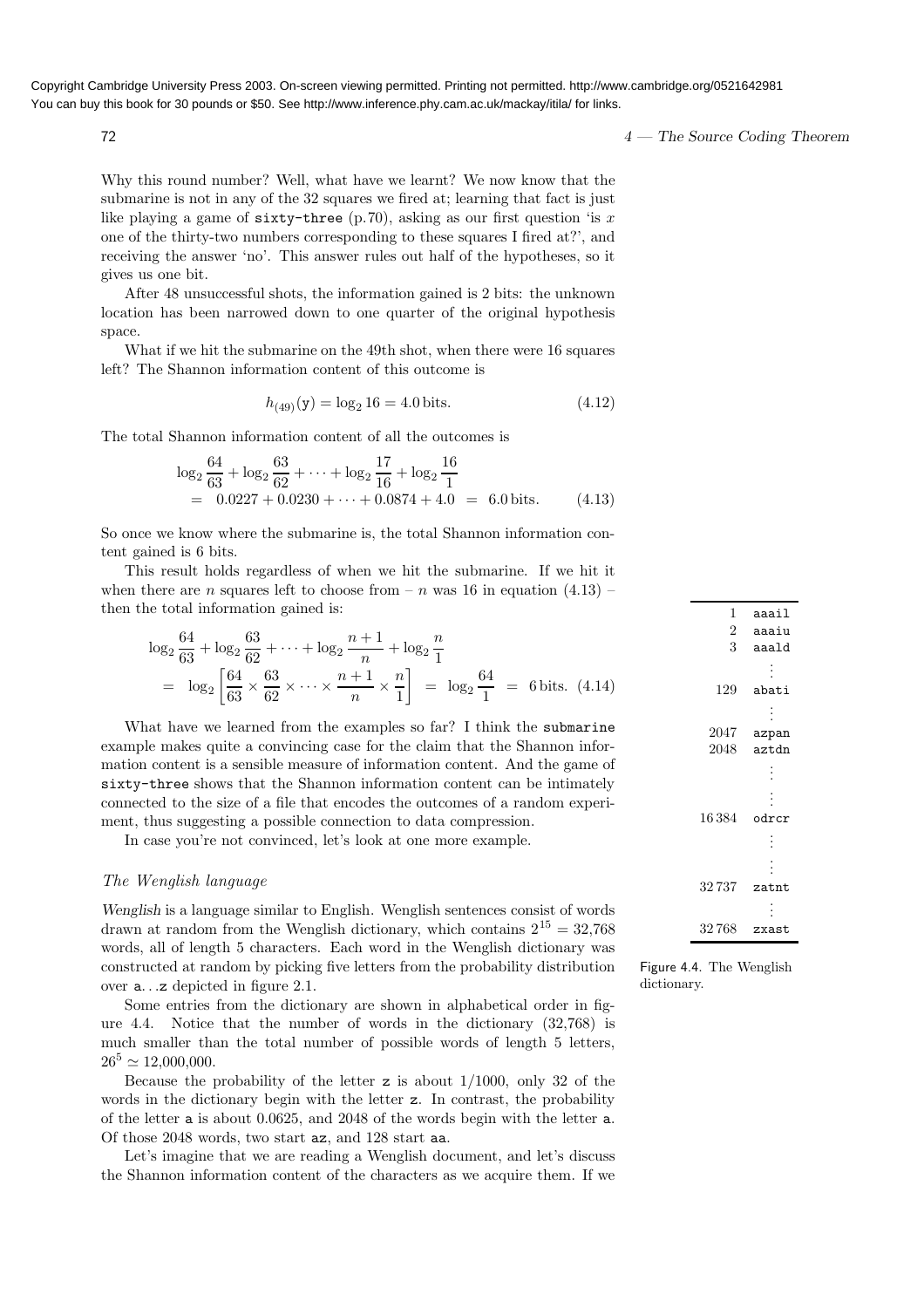4.2: Data compression 73

are given the text one word at a time, the Shannon information content of each five-character word is  $log 32,768 = 15$  bits, since Wenglish uses all its words with equal probability. The average information content per character is therefore 3 bits.

Now let's look at the information content if we read the document one character at a time. If, say, the first letter of a word is a, the Shannon information content is  $\log 1/0.0625 \approx 4$  bits. If the first letter is z, the Shannon information content is  $log 1/0.001 \approx 10$  bits. The information content is thus highly variable at the first character. The total information content of the 5 characters in a word, however, is exactly 15 bits; so the letters that follow an initial z have lower average information content per character than the letters that follow an initial a. A rare initial letter such as z indeed conveys more information about what the word is than a common initial letter.

Similarly, in English, if rare characters occur at the start of the word (e.g. xyl...), then often we can identify the whole word immediately; whereas words that start with common characters (e.g.  $\text{pro...}$ ) require more characters before we can identify them.

#### ▶ 4.2 Data compression

The preceding examples justify the idea that the Shannon information content of an outcome is a natural measure of its information content. Improbable outcomes do convey more information than probable outcomes. We now discuss the information content of a source by considering how many bits are needed to describe the outcome of an experiment.

If we can show that we can compress data from a particular source into a file of L bits per source symbol and recover the data reliably, then we will say that the average information content of that source is at most L bits per symbol.

#### Example: compression of text files

A file is composed of a sequence of bytes. A byte is composed of 8 bits and Here we use the word 'bit' with its can have a decimal value between 0 and 255. A typical text file is composed of the ASCII character set (decimal values 0 to 127). This character set uses only seven of the eight bits in a byte.

 $\triangleright$  Exercise 4.4.<sup>[1, p.86]</sup> By how much could the size of a file be reduced given that it is an ASCII file? How would you achieve this reduction?

Intuitively, it seems reasonable to assert that an ASCII file contains 7/8 as much information as an arbitrary file of the same size, since we already know one out of every eight bits before we even look at the file. This is a simple example of redundancy. Most sources of data have further redundancy: English text files use the ASCII characters with non-equal frequency; certain pairs of letters are more probable than others; and entire words can be predicted given the context and a semantic understanding of the text.

#### Some simple data compression methods that define measures of information content

One way of measuring the information content of a random variable is simply to count the number of *possible* outcomes,  $|\mathcal{A}_X|$ . (The number of elements in a set A is denoted by  $|\mathcal{A}|$ .) If we gave a binary name to each outcome, the meaning, 'a symbol with two values', not to be confused with the unit of information content.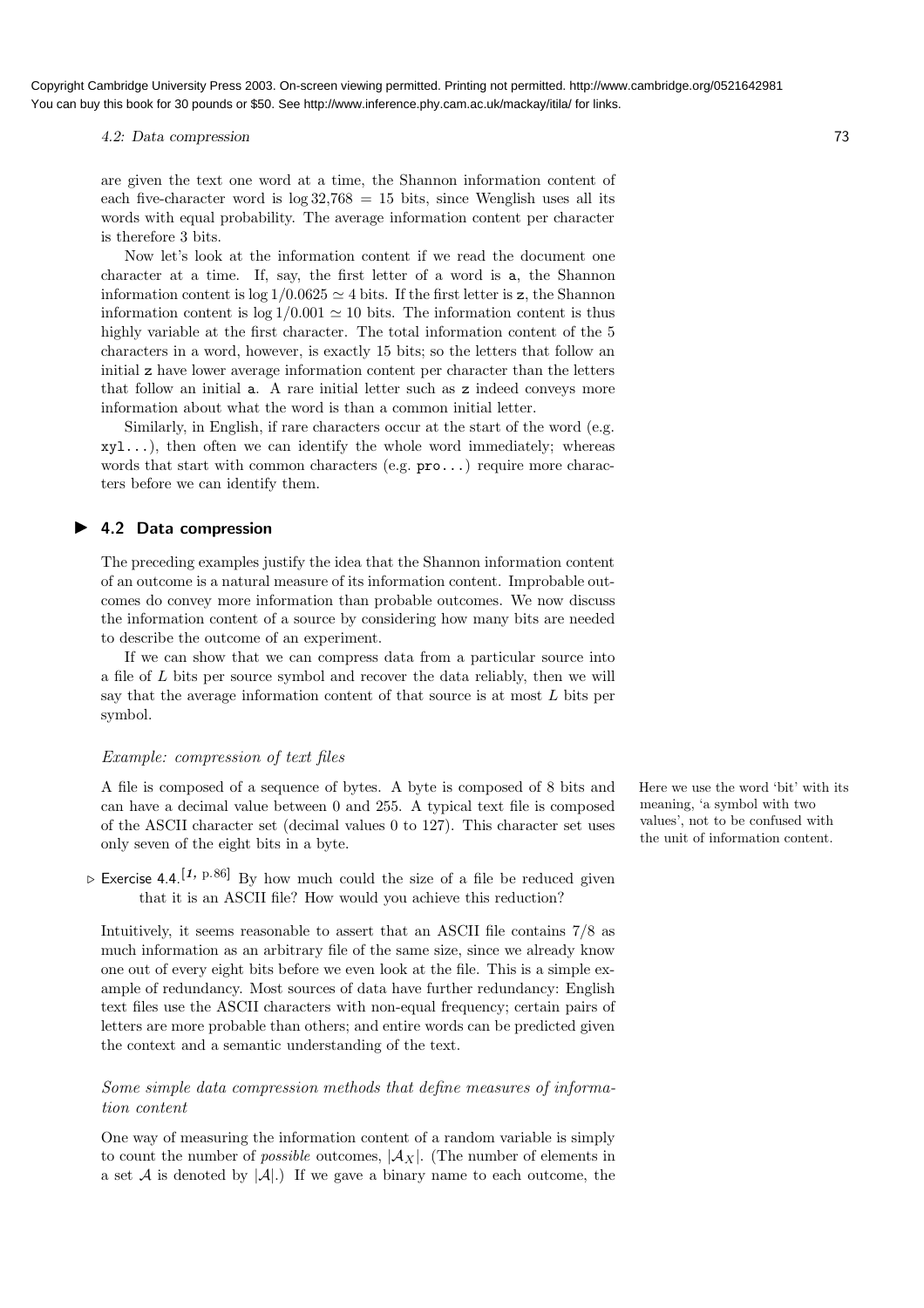$\frac{4}{4}$  — The Source Coding Theorem

length of each name would be  $\log_2|A_X|$  bits, if  $|A_X|$  happened to be a power of 2. We thus make the following definition.

The raw bit content of  $X$  is

$$
H_0(X) = \log_2 |\mathcal{A}_X|.\tag{4.15}
$$

 $H_0(X)$  is a lower bound for the number of binary questions that are always guaranteed to identify an outcome from the ensemble  $X$ . It is an additive quantity: the raw bit content of an ordered pair x, y, having  $|\mathcal{A}_X| |\mathcal{A}_Y|$  possible outcomes, satisfies

$$
H_0(X, Y) = H_0(X) + H_0(Y). \tag{4.16}
$$

This measure of information content does not include any probabilistic element, and the encoding rule it corresponds to does not 'compress' the source data, it simply maps each outcome to a constant-length binary string.

Exercise 4.5.<sup>[2, p.86]</sup> Could there be a compressor that maps an outcome x to a binary code  $c(x)$ , and a decompressor that maps c back to x, such that every possible outcome is compressed into a binary code of length shorter than  $H_0(X)$  bits?

Even though a simple counting argument shows that it is impossible to make a reversible compression program that reduces the size of all files, amateur compression enthusiasts frequently announce that they have invented a program that can do this – indeed that they can further compress compressed files by putting them through their compressor several times. Stranger yet, patents have been granted to these modern-day alchemists. See the comp.compression frequently asked questions for further reading.<sup>1</sup>

There are only two ways in which a 'compressor' can actually compress files:

- 1. A lossy compressor compresses some files, but maps some files to the same encoding. We'll assume that the user requires perfect recovery of the source file, so the occurrence of one of these confusable files leads to a failure (though in applications such as image compression, lossy compression is viewed as satisfactory). We'll denote by  $\delta$  the probability that the source string is one of the confusable files, so a lossy compressor has a probability  $\delta$  of failure. If  $\delta$  can be made very small then a lossy compressor may be practically useful.
- 2. A lossless compressor maps all files to different encodings; if it shortens some files, it necessarily makes others longer. We try to design the compressor so that the probability that a file is lengthened is very small, and the probability that it is shortened is large.

In this chapter we discuss a simple lossy compressor. In subsequent chapters we discuss lossless compression methods.

#### ▶ 4.3 Information content defined in terms of lossy compression

Whichever type of compressor we construct, we need somehow to take into account the probabilities of the different outcomes. Imagine comparing the information contents of two text files – one in which all 128 ASCII characters

<sup>1</sup> http://sunsite.org.uk/public/usenet/news-faqs/comp.compression/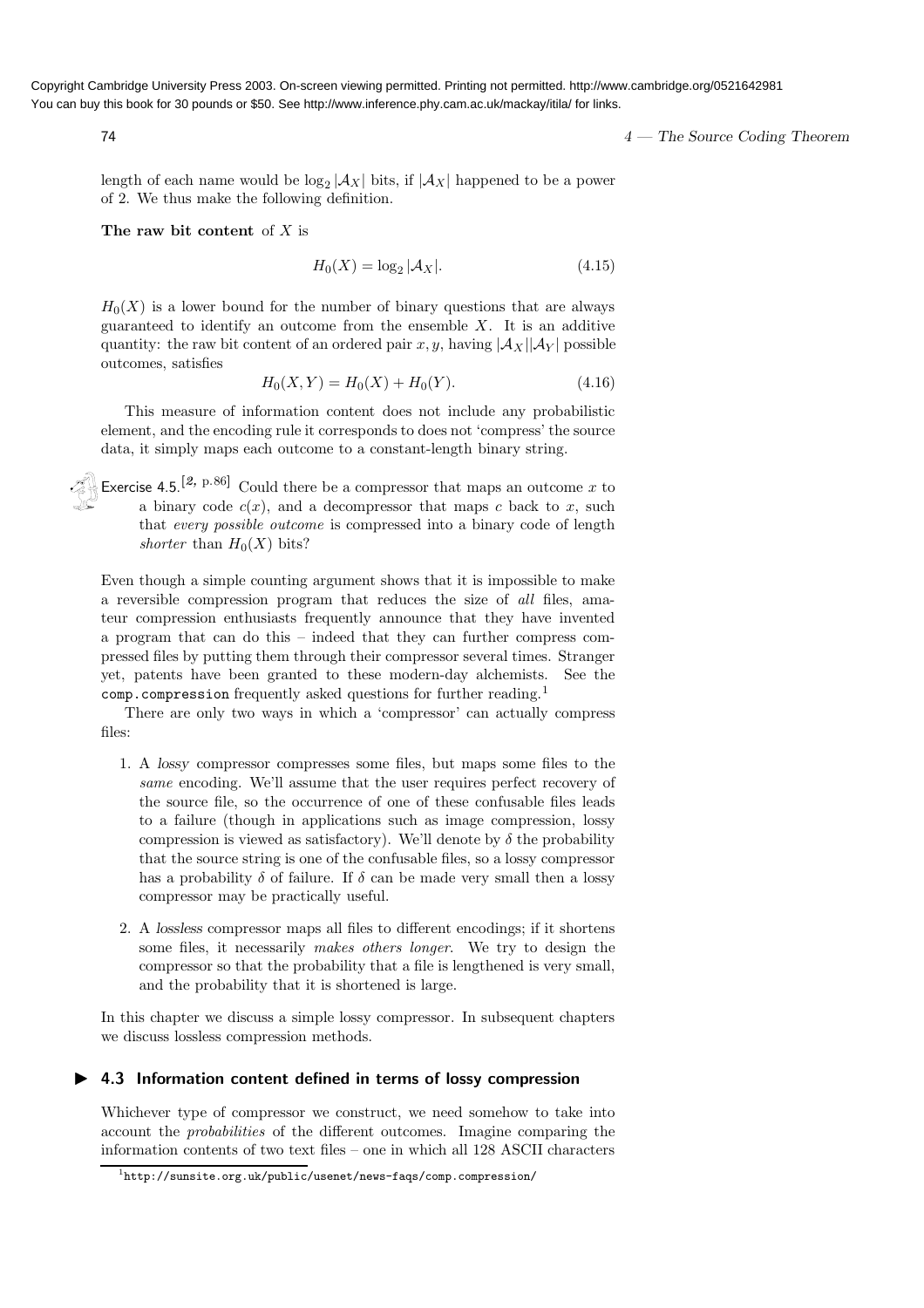#### 4.3: Information content defined in terms of lossy compression 75

are used with equal probability, and one in which the characters are used with their frequencies in English text. Can we define a measure of information content that distinguishes between these two files? Intuitively, the latter file contains less information per character because it is more predictable.

One simple way to use our knowledge that some symbols have a smaller probability is to imagine recoding the observations into a smaller alphabet – thus losing the ability to encode some of the more improbable symbols – and then measuring the raw bit content of the new alphabet. For example, we might take a risk when compressing English text, guessing that the most infrequent characters won't occur, and make a reduced ASCII code that omits the characters  $\{ 1, \mathbb{Q}, \#, \mathcal{X}, \hat{ }^{\bullet}, \star, \tilde{^{\bullet}}, \prec, \gt, , /, \setminus, \_ , \_ , \{, \}, [1, ], \}$ , thereby reducing the size of the alphabet by seventeen. The larger the risk we are willing to take, the smaller our final alphabet becomes.

We introduce a parameter  $\delta$  that describes the risk we are taking when using this compression method:  $\delta$  is the probability that there will be no name for an outcome x.

Example 4.6. Let

$$
\mathcal{A}_X = \{ \text{ a, b, c, d, e, f, g, h} \},
$$
  
and 
$$
\mathcal{P}_X = \{ \frac{1}{4}, \frac{1}{4}, \frac{1}{4}, \frac{3}{16}, \frac{1}{64}, \frac{1}{64}, \frac{1}{64}, \frac{1}{64} \}.
$$
 (4.17)

The raw bit content of this ensemble is 3 bits, corresponding to 8 binary names. But notice that  $P(x \in \{a, b, c, d\}) = 15/16$ . So if we are willing to run a risk of  $\delta = 1/16$  of not having a name for x, then we can get by with four names – half as many names as are needed if every  $x \in A_X$ has a name.

Table 4.5 shows binary names that could be given to the different outcomes in the cases  $\delta = 0$  and  $\delta = 1/16$ . When  $\delta = 0$  we need 3 bits to encode the outcome; when  $\delta = 1/16$  we only need 2 bits.

Let us now formalize this idea. To make a compression strategy with risk δ, we make the smallest possible subset  $S<sub>δ</sub>$  such that the probability that x is not in  $S_\delta$  is less than or equal to  $\delta$ , i.e.,  $P(x \notin S_\delta) \leq \delta$ . For each value of  $\delta$ we can then define a new measure of information content – the log of the size of this smallest subset  $S_{\delta}$ . [In ensembles in which several elements have the same probability, there may be several smallest subsets that contain different elements, but all that matters is their sizes (which are equal), so we will not dwell on this ambiguity.]

The smallest  $\delta$ -sufficient subset  $S_{\delta}$  is the smallest subset of  $\mathcal{A}_X$  satisfying

$$
P(x \in S_{\delta}) \ge 1 - \delta. \tag{4.18}
$$

The subset  $S_\delta$  can be constructed by ranking the elements of  $\mathcal{A}_X$  in order of decreasing probability and adding successive elements starting from the most probable elements until the total probability is  $\geq (1-\delta)$ .

We can make a data compression code by assigning a binary name to each element of the smallest sufficient subset. This compression scheme motivates the following measure of information content:

The essential bit content of  $X$  is:

$$
H_{\delta}(X) = \log_2 |S_{\delta}| \tag{4.19}
$$

Note that  $H_0(X)$  is the special case of  $H_\delta(X)$  with  $\delta = 0$  (if  $P(x) > 0$  for all  $x \in \mathcal{A}_X$ ). [Caution: do not confuse  $H_0(X)$  and  $H_\delta(X)$  with the function  $H_2(p)$ displayed in figure 4.1.]

Figure 4.6 shows  $H_{\delta}(X)$  for the ensemble of example 4.6 as a function of δ.

| $\delta = 0$     |      | $\delta = 1/16$  |      |
|------------------|------|------------------|------|
| $\boldsymbol{x}$ | c(x) | $\boldsymbol{x}$ | c(x) |
| a                | 000  | a                | 00   |
| b                | 001  | b                | 01   |
| $\mathsf{C}$     | 010  | C                | 10   |
| d                | 011  | d                | 11   |
| ė                | 100  | e                |      |
| f                | 101  | f                |      |
| g                | 110  | g                |      |
| h                | 111  | h                |      |

Table 4.5. Binary names for the outcomes, for two failure probabilities  $\delta$ .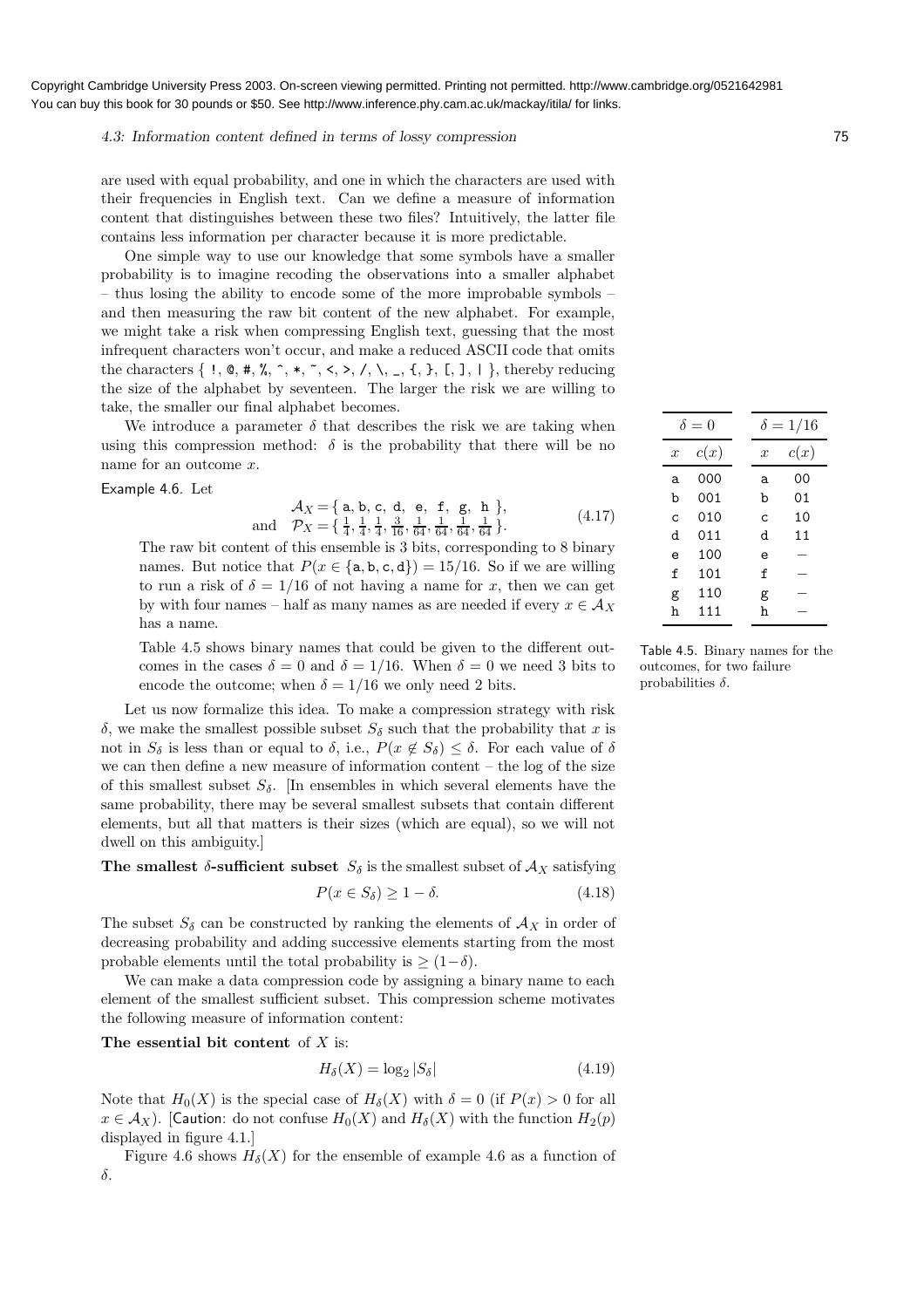

Figure 4.6. (a) The outcomes of  $X$ (from example 4.6 (p.75)), ranked by their probability. (b) The essential bit content  $H_{\delta}(X)$ . The labels on the graph show the smallest sufficient set as a function of  $\delta$ . Note  $H_0(X) = 3$ bits and  $H_{1/16}(X) = 2$  bits.

#### Extended ensembles

Is this compression method any more useful if we compress blocks of symbols from a source?

We now turn to examples where the outcome  $\mathbf{x} = (x_1, x_2, \dots, x_N)$  is a string of N independent identically distributed random variables from a single ensemble X. We will denote by  $X^N$  the ensemble  $(X_1, X_2, \ldots, X_N)$ . Remember that entropy is additive for independent variables (exercise 4.2 (p.68)), so  $H(X^N) = NH(X).$ 

Example 4.7. Consider a string of N flips of a bent coin,  $\mathbf{x} = (x_1, x_2, \dots, x_N)$ , where  $x_n \in \{0, 1\}$ , with probabilities  $p_0 = 0.9$ ,  $p_1 = 0.1$ . The most probable strings **x** are those with most 0s. If  $r(\mathbf{x})$  is the number of 1s in **x** then

$$
P(\mathbf{x}) = p_0^{N-r(\mathbf{x})} p_1^{r(\mathbf{x})}.
$$
\n(4.20)

To evaluate  $H_{\delta}(X^N)$  we must find the smallest sufficient subset  $S_{\delta}$ . This subset will contain all **x** with  $r(\mathbf{x}) = 0, 1, 2, \dots$ , up to some  $r_{\text{max}}(\delta) - 1$ , and some of the **x** with  $r(\mathbf{x}) = r_{\text{max}}(\delta)$ . Figures 4.7 and 4.8 show graphs of  $H_{\delta}(X^N)$  against  $\delta$  for the cases  $N = 4$  and  $N = 10$ . The steps are the values of  $\delta$  at which  $|S_{\delta}|$  changes by 1, and the cusps where the slope of the staircase changes are the points where  $r_{\text{max}}$  changes by 1.

Exercise 4.8.<sup>[2, p.86]</sup> What are the mathematical shapes of the curves between the cusps?

For the examples shown in figures 4.6–4.8,  $H_{\delta}(X^N)$  depends strongly on the value of  $\delta$ , so it might not seem a fundamental or useful definition of information content. But we will consider what happens as  $N$ , the number of independent variables in  $X^N$ , increases. We will find the remarkable result that  $H_{\delta}(X^N)$  becomes almost independent of  $\delta$  – and for all  $\delta$  it is very close to  $NH(X)$ , where  $H(X)$  is the entropy of one of the random variables.

Figure 4.9 illustrates this asymptotic tendency for the binary ensemble of example 4.7. As N increases,  $\frac{1}{N}H_\delta(X^N)$  becomes an increasingly flat function,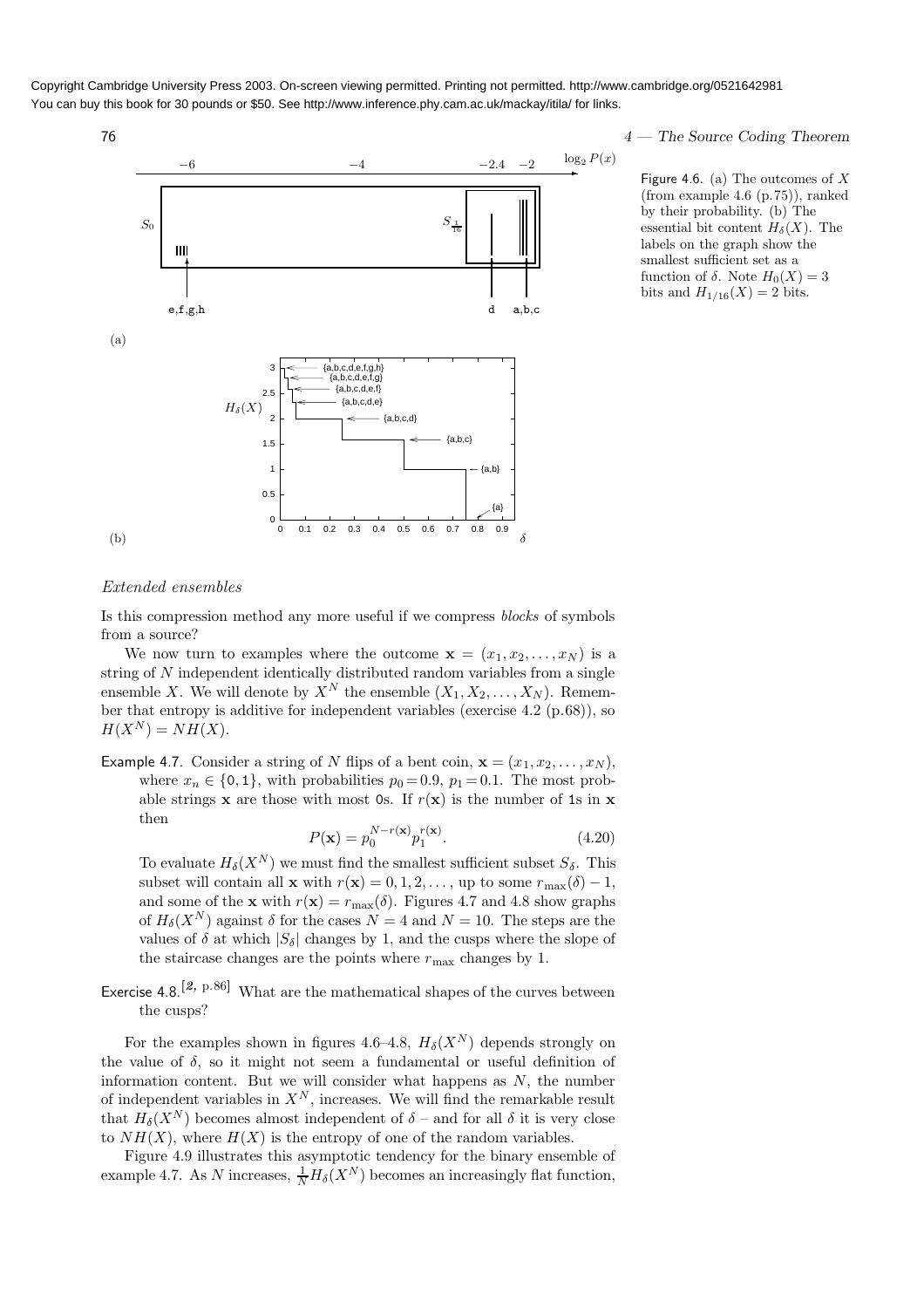4.3: Information content defined in terms of lossy compression 77

 $log_2 P(x)$  $-14$   $-12$   $-10$   $-8$   $-6$   $-4$   $-2$  0  $S_{0.01}$   $S_{0.1}$ ∭  $\overline{\phantom{a}}$  $\uparrow$   $\uparrow$   $\uparrow$   $\uparrow$   $\uparrow$   $\uparrow$  $1111$  1101, 1011, ... 0110, 1010, ... 0010, 0001, ... 0000 (a) 4  $N=4$ 3.5  $H_{\delta}(X^4)$ 3 2.5 2 1.5 1 0.5  $0\frac{L}{0}$ (b) 0 0.05 0.1 0.15 0.2 0.25 0.3 0.35 0.4 0.4  $\delta$ 

Figure 4.7. (a) The sixteen outcomes of the ensemble  $X^4$  with  $p_1 = 0.1$ , ranked by probability. (b) The essential bit content  $H_{\delta}(X^4)$ . The upper schematic diagram indicates the strings's probabilities by the vertical lines's lengths (not to scale).

 $\overline{\phantom{a}}$ 

Figure 4.8.  $H_{\delta}(X^N)$  for  $N = 10$ binary variables with  $p_1 = 0.1$ .





0 0.2 0.4 0.6 0.8 1

 $N=10$ 

δ

 $H_\delta(X^{10})$ 

 $0\frac{1}{0}$ 

2

4

6

8

10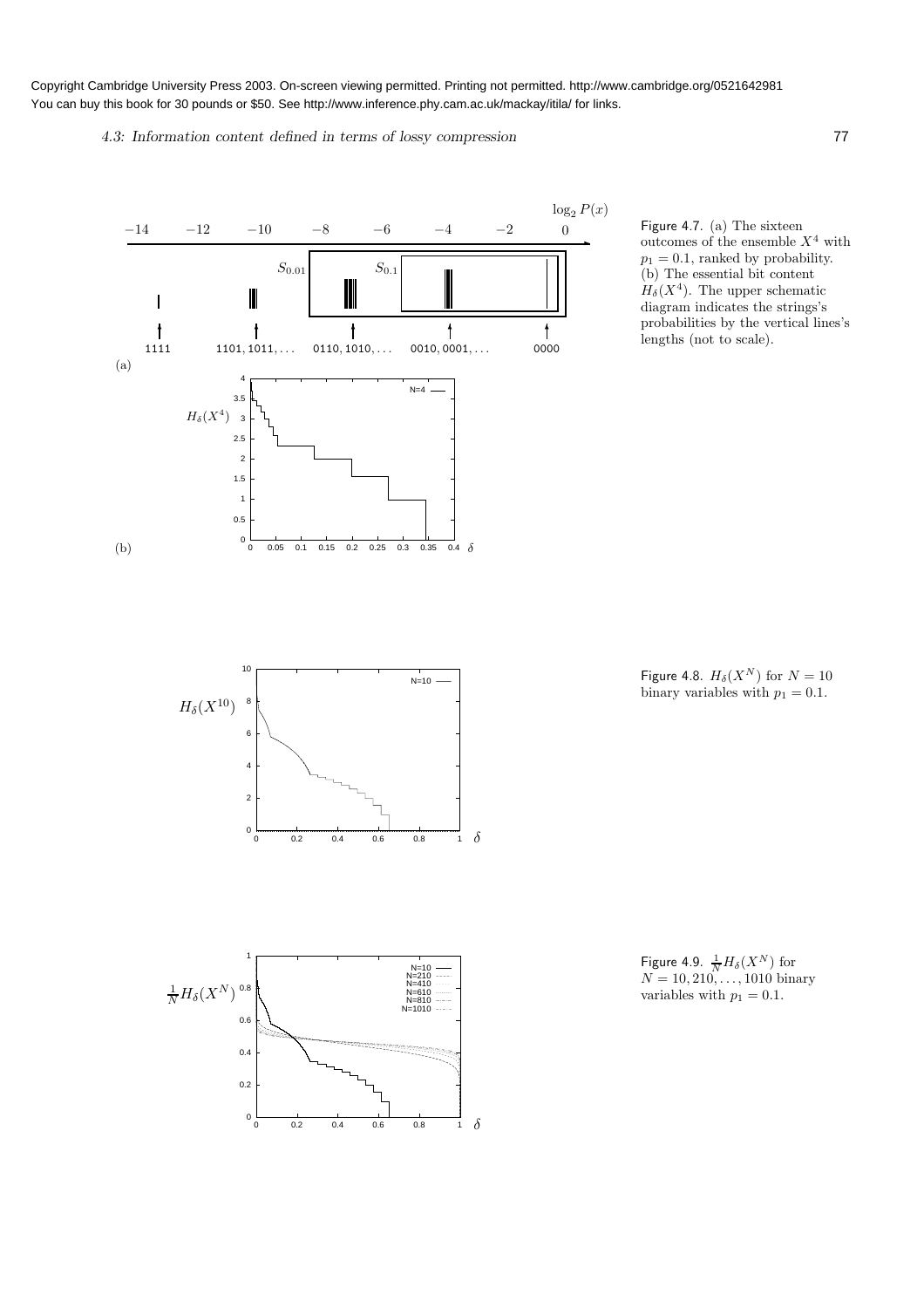| $\mathbf x$                                                                                                                                                                                                                                                                                                                                                                            | $\log_2(P(\mathbf{x}))$ |
|----------------------------------------------------------------------------------------------------------------------------------------------------------------------------------------------------------------------------------------------------------------------------------------------------------------------------------------------------------------------------------------|-------------------------|
| $\ldots 1, \ldots, \ldots, \ldots, 1, \ldots, 1, \ldots, 1, 1, \ldots, \ldots, 1, \ldots, \ldots, 1, \ldots, \ldots, 1, \ldots, \ldots, 1, \ldots, 11, \ldots, 11, \ldots, 11, \ldots, 11, \ldots, 11, \ldots, 11, \ldots, 11, \ldots, 11, \ldots, 11, \ldots, 11, \ldots, 11, \ldots, 11, \ldots, 11, \ldots, 11, \ldots, 11, \ldots, 11, \ldots, 11, \ld$                            | $-50.1$                 |
|                                                                                                                                                                                                                                                                                                                                                                                        | $-37.3$                 |
|                                                                                                                                                                                                                                                                                                                                                                                        | $-65.9$                 |
|                                                                                                                                                                                                                                                                                                                                                                                        | $-56.4$                 |
|                                                                                                                                                                                                                                                                                                                                                                                        | $-53.2$                 |
|                                                                                                                                                                                                                                                                                                                                                                                        | $-43.7$                 |
|                                                                                                                                                                                                                                                                                                                                                                                        | $-46.8$                 |
|                                                                                                                                                                                                                                                                                                                                                                                        | $-56.4$                 |
|                                                                                                                                                                                                                                                                                                                                                                                        | $-37.3$                 |
|                                                                                                                                                                                                                                                                                                                                                                                        | $-43.7$                 |
|                                                                                                                                                                                                                                                                                                                                                                                        | $-56.4$                 |
|                                                                                                                                                                                                                                                                                                                                                                                        | $-37.3$                 |
| $1, \ldots, \ldots, 1, \ldots, 1, 1, \ldots, \ldots, 1, \ldots, \ldots, 1, 1, \ldots, 1, \ldots, \ldots, 1, \ldots, \ldots, 1, \ldots, \ldots, 1, \ldots, \ldots, 1, \ldots, \ldots, 1, \ldots, \ldots, 1, \ldots, \ldots, 1, \ldots, \ldots, 1, \ldots, \ldots, 1, \ldots, \ldots, 1, \ldots, \ldots, 1, \ldots, \ldots, 1, \ldots, \ldots, 1, \ldots, \ldots, 1, \ldots, \ldots, 1,$ | $-56.4$                 |
|                                                                                                                                                                                                                                                                                                                                                                                        | $-59.5$                 |
|                                                                                                                                                                                                                                                                                                                                                                                        | $-46.8$                 |
|                                                                                                                                                                                                                                                                                                                                                                                        | $-15.2$                 |
|                                                                                                                                                                                                                                                                                                                                                                                        | $-332.1$                |

 $\frac{4}{4}$  The Source Coding Theorem

Figure 4.10. The top 15 strings are samples from  $X^{100}$ , where  $p_1 = 0.1$  and  $p_0 = 0.9$ . The bottom two are the most and least probable strings in this ensemble. The final column shows the log-probabilities of the random strings, which may be compared with the entropy  $H(X^{100}) = 46.9$  bits.

except for tails close to  $\delta = 0$  and 1. As long as we are allowed a tiny probability of error  $\delta$ , compression down to  $NH$  bits is possible. Even if we are allowed a large probability of error, we still can compress only down to NH bits. This is the source coding theorem.

**Theorem 4.1 Shannon's source coding theorem.** Let  $X$  be an ensemble with entropy  $H(X) = H$  bits. Given  $\epsilon > 0$  and  $0 < \delta < 1$ , there exists a positive integer  $N_0$  such that for  $N > N_0$ ,

$$
\left|\frac{1}{N}H_{\delta}(X^N) - H\right| < \epsilon. \tag{4.21}
$$

#### ▶ 4.4 Typicality

Why does increasing N help? Let's examine long strings from  $X^N$ . Table 4.10 shows fifteen samples from  $X^N$  for  $N = 100$  and  $p_1 = 0.1$ . The probability of a string x that contains r 1s and  $N-r$  0s is

$$
P(\mathbf{x}) = p_1^r (1 - p_1)^{N - r}.
$$
\n(4.22)

The number of strings that contain  $r$  1s is

$$
n(r) = \binom{N}{r}.\tag{4.23}
$$

So the number of 1s,  $r$ , has a binomial distribution:

$$
P(r) = \binom{N}{r} p_1^r (1 - p_1)^{N - r}.
$$
\n(4.24)

These functions are shown in figure 4.11. The mean of r is  $Np_1$ , and its standard deviation is  $\sqrt{Np_1(1 - p_1)}$  (p.1). If N is 100 then

$$
r \sim Np_1 \pm \sqrt{Np_1(1 - p_1)} \simeq 10 \pm 3. \tag{4.25}
$$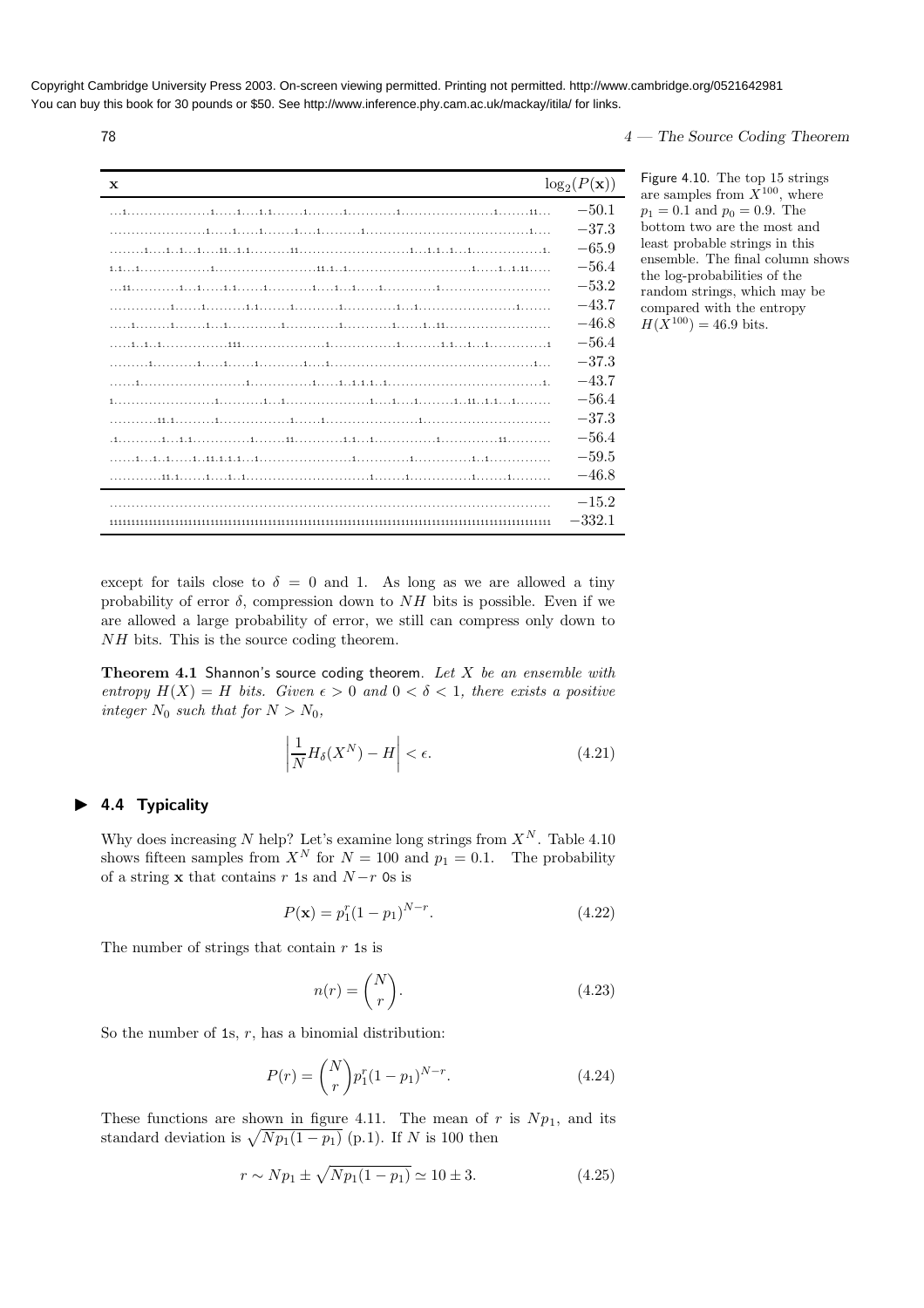4.4: Typicality 79



Figure 4.11. Anatomy of the typical set T. For  $p_1 = 0.1$  and  $N = 100$  and  $N = 1000$ , these graphs show  $n(r)$ , the number of strings containing r 1s; the probability  $P(\mathbf{x})$  of a single string that contains r 1s; the same probability on a log scale; and the total probability  $n(r)P(\mathbf{x})$  of all strings that contain r 1s. The number r is on the horizontal axis. The plot of  $\log_2 P(x)$ also shows by a dotted line the mean value of  $\log_2 P(\mathbf{x}) = -NH_2(p_1)$  which equals -46.9 when  $N = 100$  and  $-469$  when  $N = 1000$ . The typical set includes only the strings that have  $\log_2 P(\mathbf{x})$  close to this value. The range marked T shows the set  $T_{N\beta}$  (as defined in section 4.4) for  $N = 100$  and  $\beta = 0.29$  (left) and  $N = 1000$ ,  $\beta = 0.09$  (right).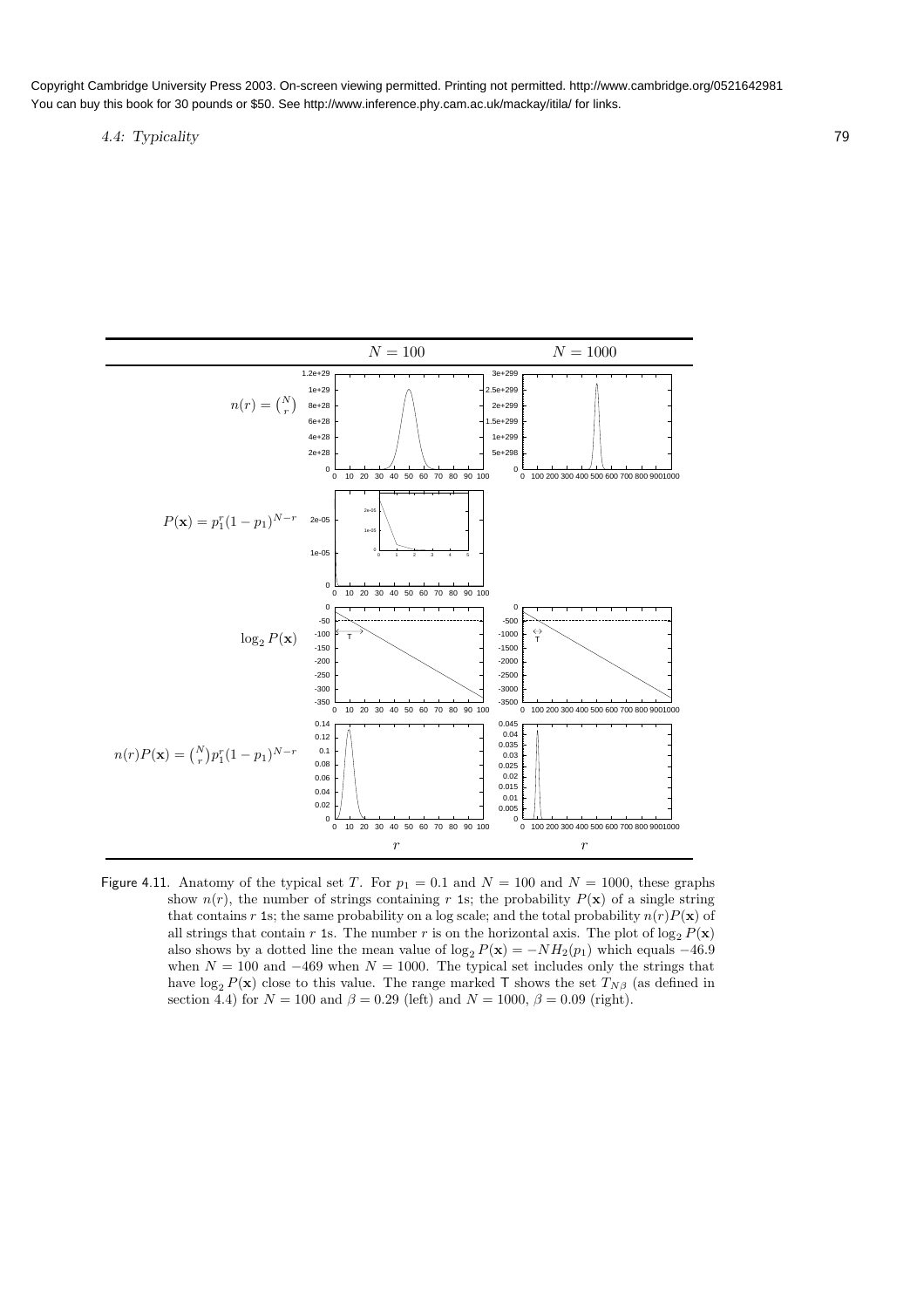80 4 — The Source Coding Theorem

If 
$$
N = 1000
$$
 then

$$
r \sim 100 \pm 10. \tag{4.26}
$$

Notice that as  $N$  gets bigger, the probability distribution of  $r$  becomes more concentrated, in the sense that while the range of possible values of  $r$  grows as N, the standard deviation of r only grows as  $\sqrt{N}$ . That r is most likely to fall in a small range of values implies that the outcome  $x$  is also most likely to fall in a corresponding small subset of outcomes that we will call the typical set.

#### Definition of the typical set

Let us define typicality for an arbitrary ensemble X with alphabet  $A_X$ . Our definition of a typical string will involve the string's probability. A long string of N symbols will usually contain about  $p_1N$  occurrences of the first symbol,  $p_2N$  occurrences of the second, etc. Hence the probability of this string is roughly

$$
P(\mathbf{x})_{\text{typ}} = P(x_1)P(x_2)P(x_3)\dots P(x_N) \simeq p_1^{(p_1N)}p_2^{(p_2N)}\dots p_I^{(p_IN)} \tag{4.27}
$$

so that the information content of a typical string is

$$
\log_2 \frac{1}{P(\mathbf{x})} \simeq N \sum_i p_i \log_2 \frac{1}{p_i} \simeq NH.
$$
\n(4.28)

So the random variable  $\log_2^{-1/P}(\mathbf{x})$ , which is the information content of **x**, is very likely to be close in value to  $NH$ . We build our definition of typicality on this observation.

We define the typical elements of  $\mathcal{A}_X^N$  to be those elements that have probability close to  $2^{-NH}$ . (Note that the typical set, unlike the smallest sufficient subset, does *not* include the most probable elements of  $\mathcal{A}_X^N$ , but we will show that these most probable elements contribute negligible probability.)

We introduce a parameter  $\beta$  that defines how close the probability has to be to  $2^{-NH}$  for an element to be 'typical'. We call the set of typical elements the typical set,  $T_{N\beta}$ :

$$
T_{N\beta} \equiv \left\{ \mathbf{x} \in \mathcal{A}_X^N : \left| \frac{1}{N} \log_2 \frac{1}{P(\mathbf{x})} - H \right| < \beta \right\}. \tag{4.29}
$$

We will show that whatever value of  $\beta$  we choose, the typical set contains almost all the probability as N increases.

This important result is sometimes called the 'asymptotic equipartition' principle.

**'Asymptotic equipartition' principle.** For an ensemble of  $N$  independent identically distributed (i.i.d.) random variables  $X^N \equiv (X_1, X_2, \ldots, X_N)$ , with N sufficiently large, the outcome  $\mathbf{x} = (x_1, x_2, \dots, x_N)$  is almost certain to belong to a subset of  $\mathcal{A}_X^N$  having only  $2^{NH(X)}$  members, each having probability 'close to'  $2^{-NH(X)}$ .

Notice that if  $H(X) < H_0(X)$  then  $2^{NH(X)}$  is a *tiny* fraction of the number of possible outcomes  $|\mathcal{A}_X^N| = |\mathcal{A}_X|^N = 2^{NH_0(X)}$ .

The term equipartition is chosen to describe the idea that the members of the typical set have roughly equal probability. [This should not be taken too literally, hence my use of quotes around 'asymptotic equipartition'; see page 83.]

A second meaning for equipartition, in thermal physics, is the idea that each degree of freedom of a classical system has equal average energy,  $\frac{1}{2}kT$ . This second meaning is not intended here.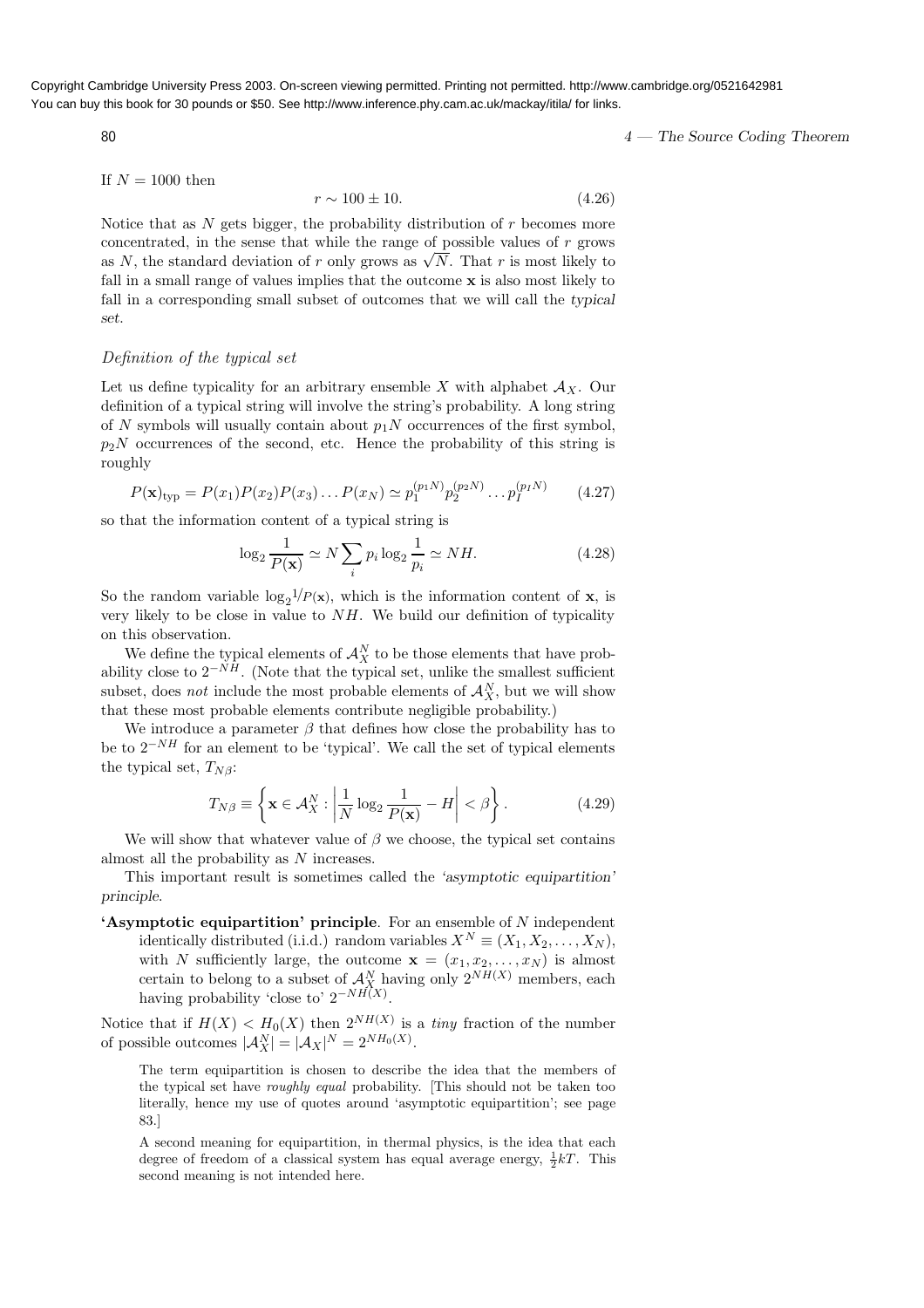4.5: Proofs 81



The 'asymptotic equipartition' principle is equivalent to:

Shannon's source coding theorem (verbal statement).  $N$  i.i.d. random variables each with entropy  $H(X)$  can be compressed into more than  $NH(X)$  bits with negligible risk of information loss, as  $N \to \infty$ ; conversely if they are compressed into fewer than  $NH(X)$  bits it is virtually certain that information will be lost.

These two theorems are equivalent because we can define a compression algorithm that gives a distinct name of length  $NH(X)$  bits to each x in the typical set.

### ▶ 4.5 Proofs

This section may be skipped if found tough going.

#### The law of large numbers

Our proof of the source coding theorem uses the law of large numbers.

**Mean and variance** of a real random variable are  $\mathcal{E}[u] = \bar{u} = \sum_u P(u)u$ and  $\text{var}(u) = \sigma_u^2 = \mathcal{E}[(u - \bar{u})^2] = \sum_u P(u)(u - \bar{u})^2$ .

> Technical note: strictly I am assuming here that u is a function  $u(x)$ of a sample  $x$  from a finite discrete ensemble  $X$ . Then the summations of a sample x from a finite discrete ensemble X. Then the summations  $\sum_{u} P(u) f(u)$  should be written  $\sum_{x} P(x) f(u(x))$ . This means that  $P(u)$ is a finite sum of delta functions. This restriction guarantees that the mean and variance of  $u$  do exist, which is not necessarily the case for general  $P(u)$ .

Chebyshev's inequality 1. Let  $t$  be a non-negative real random variable, and let  $\alpha$  be a positive real number. Then

$$
P(t \ge \alpha) \le \frac{\bar{t}}{\alpha}.\tag{4.30}
$$

Proof:  $P(t \ge \alpha) = \sum_{t \ge \alpha} P(t)$ . We multiply each term by  $t/\alpha \ge 1$  and obtain:  $P(t \ge \alpha) \le \sum_{t \ge \alpha} P(t)t/\alpha$ . We add the (non-negative) missing terms and obtain:  $P(t \geq \alpha) \leq \sum_{t} P(t)t/\alpha = \overline{t}/\alpha$ . Figure 4.12. Schematic diagram showing all strings in the ensemble  $X^N$  ranked by their probability, and the typical set  $T_{N\beta}$ .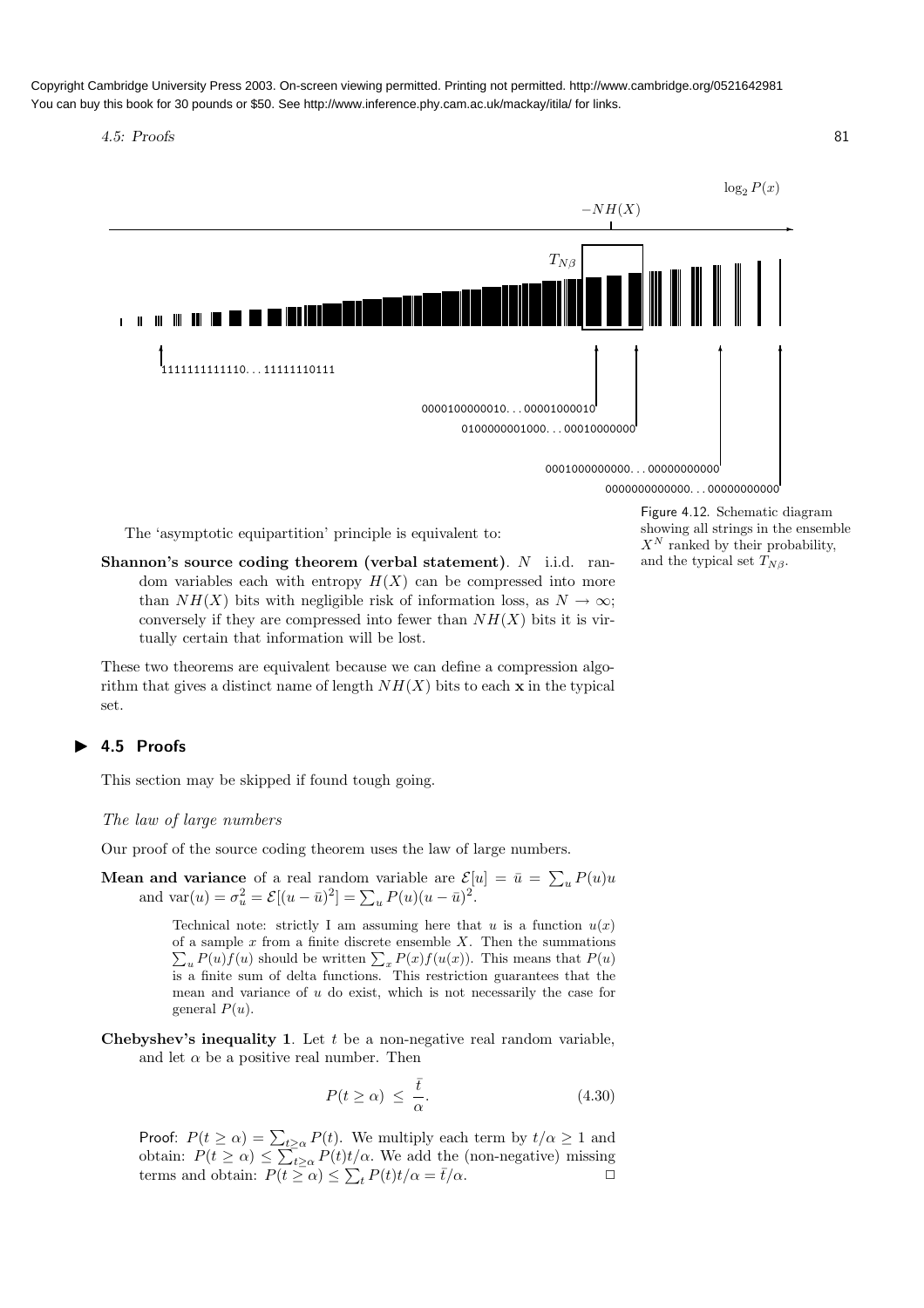82  $4 -$ The Source Coding Theorem

Chebyshev's inequality 2. Let x be a random variable, and let  $\alpha$  be a positive real number. Then

$$
P((x - \bar{x})^2 \ge \alpha) \le \sigma_x^2/\alpha. \tag{4.31}
$$

**Proof:** Take  $t = (x - \bar{x})^2$  and apply the previous proposition.  $\Box$ 

Weak law of large numbers. Take  $x$  to be the average of  $N$  independent random variables  $h_1, \ldots, h_N$ , having common mean  $\bar{h}$  and common variance  $\sigma_h^2$ :  $x = \frac{1}{N} \sum_{n=1}^N h_n$ . Then

$$
P((x - \bar{h})^2 \ge \alpha) \le \sigma_h^2/\alpha N. \tag{4.32}
$$

**Proof:** obtained by showing that  $\bar{x} = \bar{h}$  and that  $\sigma_x^2 = \sigma_h^2/N$ .

We are interested in  $x$  being very close to the mean  $(\alpha$  very small). No matter how large  $\sigma_h^2$  is, and no matter how small the required  $\alpha$  is, and no matter how small the desired probability that  $(x - \bar{h})^2 \ge \alpha$ , we can always achieve it by taking  $N$  large enough.

#### Proof of theorem 4.1 (p.78)

We apply the law of large numbers to the random variable  $\frac{1}{N} \log_2 \frac{1}{P(x)}$  defined for **x** drawn from the ensemble  $X^N$ . This random variable can be written as the average of N information contents  $h_n = \log_2(1/P(x_n))$ , each of which is a random variable with mean  $H = H(X)$  and variance  $\sigma^2 \equiv \text{var}[\log_2(1/P(x_n))].$ (Each term  $h_n$  is the Shannon information content of the *n*th outcome.)

We again define the typical set with parameters N and  $\beta$  thus:

$$
T_{N\beta} = \left\{ \mathbf{x} \in \mathcal{A}_X^N : \left[ \frac{1}{N} \log_2 \frac{1}{P(\mathbf{x})} - H \right]^2 < \beta^2 \right\}.
$$
 (4.33)

For all  $\mathbf{x} \in T_{N\beta}$ , the probability of x satisfies

$$
2^{-N(H+\beta)} < P(\mathbf{x}) < 2^{-N(H-\beta)}.\tag{4.34}
$$

And by the law of large numbers,

$$
P(\mathbf{x} \in T_{N\beta}) \ge 1 - \frac{\sigma^2}{\beta^2 N}.
$$
\n(4.35)

We have thus proved the 'asymptotic equipartition' principle. As  $N$  increases, the probability that x falls in  $T_{N\beta}$  approaches 1, for any  $\beta$ . How does this result relate to source coding?

We must relate  $T_{N\beta}$  to  $H_{\delta}(X^N)$ . We will show that for any given  $\delta$  there is a sufficiently big N such that  $H_{\delta}(X^N) \simeq NH$ .

$$
Part\ 1\colon \frac{1}{N}H_{\delta}(X^N) < H + \epsilon.
$$

The set  $T_{N\beta}$  is not the best subset for compression. So the size of  $T_{N\beta}$  gives an upper bound on  $H_{\delta}$ . We show how small  $H_{\delta}(X^N)$  must be by calculating how big  $T_{N\beta}$  could possibly be. We are free to set  $\beta$  to any convenient value. The smallest possible probability that a member of  $T_{N\beta}$  can have is  $2^{-N(H+\beta)}$ , and the total probability that  $T_{N\beta}$  contains can't be any bigger than 1. So

$$
|T_{N\beta}| \, 2^{-N(H+\beta)} < 1,\tag{4.36}
$$

that is, the size of the typical set is bounded by

$$
|T_{N\beta}| < 2^{N(H+\beta)}.\tag{4.37}
$$

If we set  $\beta = \epsilon$  and  $N_0$  such that  $\frac{\sigma^2}{\epsilon^2 N}$  $\frac{\sigma^2}{\epsilon^2 N} \leq \delta$ , then  $P(T_{N\beta}) \geq 1-\delta$ , and the set  $T_{N\beta}$  becomes a witness to the fact that  $H_{\delta}(X^N) \leq \log_2 |T_{N\beta}| < N(H+\epsilon)$ .



Figure 4.13. Schematic illustration of the two parts of the theorem. Given any  $\delta$  and  $\epsilon$ , we show that for large enough  $N$ ,  $\frac{1}{N}H_\delta(X^N)$ lies (1) below the line  $H + \epsilon$  and (2) above the line  $H - \epsilon$ .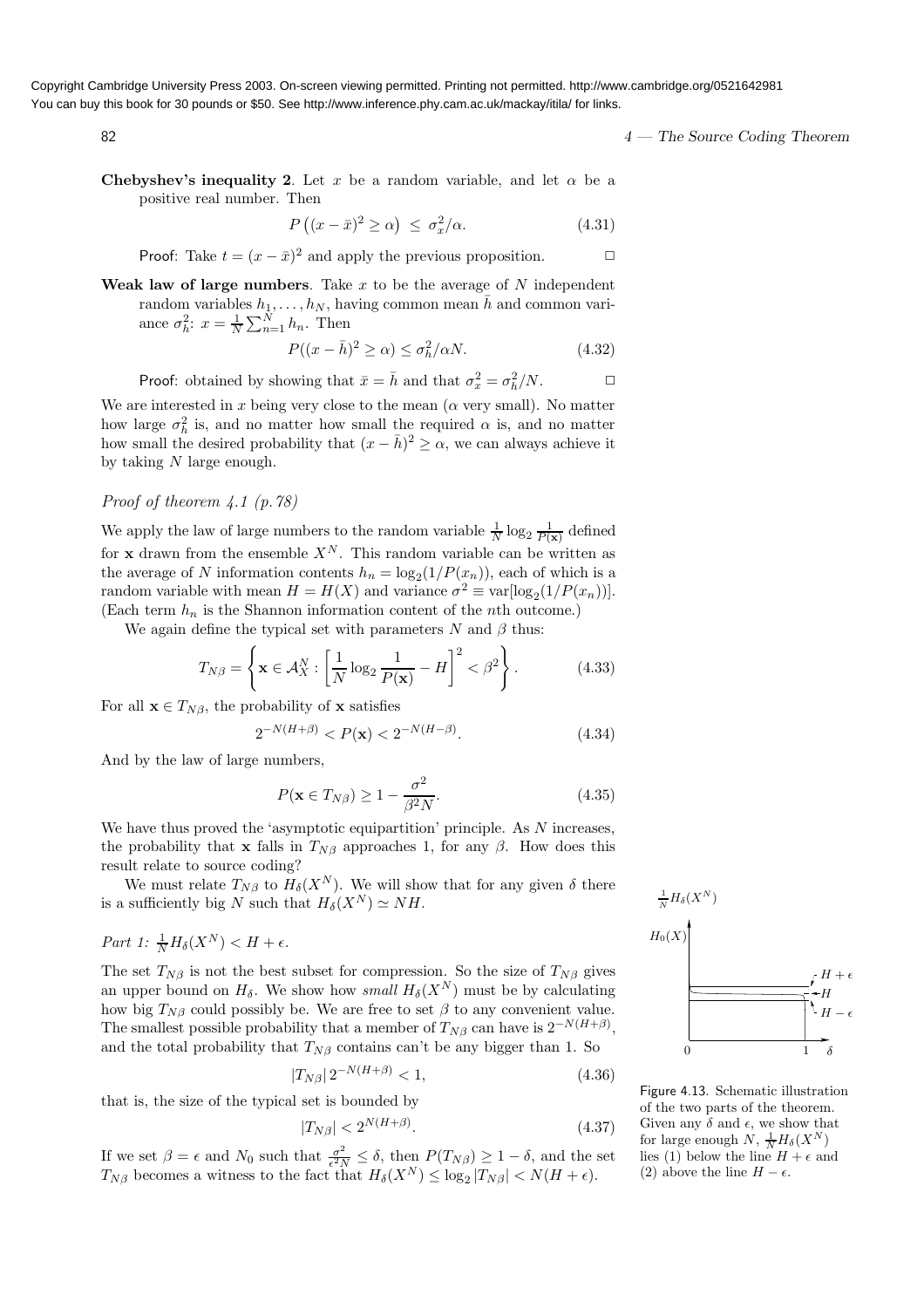4.6: Comments 83

$$
Part \, \, \mathcal{Z} \colon \frac{1}{N} H_{\delta}(X^N) > H - \epsilon.
$$

Imagine that someone claims this second part is not so – that, for any  $N$ , the smallest  $\delta$ -sufficient subset  $S_{\delta}$  is smaller than the above inequality would allow. We can make use of our typical set to show that they must be mistaken. Remember that we are free to set  $\beta$  to any value we choose. We will set  $\beta = \epsilon/2$ , so that our task is to prove that a subset S' having  $|S'| \le 2^{N(H-2\beta)}$ and achieving  $P(\mathbf{x} \in S') \geq 1 - \delta$  cannot exist (for N greater than an  $N_0$  that we will specify).

So, let us consider the probability of falling in this rival smaller subset  $S'$ . The probability of the subset  $S'$  is

$$
P(\mathbf{x} \in S') = P(\mathbf{x} \in S' \cap T_{N\beta}) + P(\mathbf{x} \in S' \cap \overline{T_{N\beta}}),
$$
(4.38)

where  $T_{N\beta}$  denotes the complement  $\{x \notin T_{N\beta}\}\)$ . The maximum value of the first term is found if  $S' \cap T_{N\beta}$  contains  $2^{N(H-2\beta)}$  outcomes all with the maximum probability,  $2^{-N(H-\beta)}$ . The maximum value the second term can have is  $P(\mathbf{x} \notin T_{N\beta})$ . So:

$$
P(\mathbf{x} \in S') \le 2^{N(H-2\beta)} 2^{-N(H-\beta)} + \frac{\sigma^2}{\beta^2 N} = 2^{-N\beta} + \frac{\sigma^2}{\beta^2 N}.
$$
 (4.39)

We can now set  $\beta = \epsilon/2$  and  $N_0$  such that  $P(\mathbf{x} \in S') < 1 - \delta$ , which shows that S' cannot satisfy the definition of a sufficient subset  $S_{\delta}$ . Thus any subset S' with size  $|S'| \le 2^{N(H-\epsilon)}$  has probability less than  $1-\delta$ , so by the definition of  $H_\delta$ ,  $H_\delta(X^N) > N(H - \epsilon)$ .

Thus for large enough N, the function  $\frac{1}{N}H_\delta(X^N)$  is essentially a constant function of  $\delta$ , for  $0 < \delta < 1$ , as illustrated in figures 4.9 and 4.13.

#### ▶ 4.6 Comments

The source coding theorem (p.78) has two parts,  $\frac{1}{N}H_\delta(X^N) < H + \epsilon$ , and  $\frac{1}{N}H_{\delta}(X^N) > H - \epsilon$ . Both results are interesting.

The first part tells us that even if the probability of error  $\delta$  is extremely small, the number of bits per symbol  $\frac{1}{N}H_\delta(X^N)$  needed to specify a long  $N$ -symbol string **x** with vanishingly small error probability does not have to exceed  $H + \epsilon$  bits. We need to have only a tiny tolerance for error, and the number of bits required drops significantly from  $H_0(X)$  to  $(H + \epsilon)$ .

What happens if we are yet more tolerant to compression errors? Part 2 tells us that even if  $\delta$  is very close to 1, so that errors are made most of the time, the average number of bits per symbol needed to specify  $x$  must still be at least  $H - \epsilon$  bits. These two extremes tell us that regardless of our specific allowance for error, the number of bits per symbol needed to specify  $x$  is  $H$ bits; no more and no less.

#### Caveat regarding 'asymptotic equipartition'

I put the words 'asymptotic equipartition' in quotes because it is important not to think that the elements of the typical set  $T_{N\beta}$  really do have roughly the same probability as each other. They are similar in probability only in the sense that their values of  $\log_2 \frac{1}{P(x)}$  are within  $2N\beta$  of each other. Now, as  $\beta$  is decreased, how does N have to increase, if we are to keep our bound on the mass of the typical set,  $P(\mathbf{x} \in T_{N\beta}) \geq 1 - \frac{\sigma^2}{\beta^2 N}$ , constant? N must grow as  $1/\beta^2$ , so, if we write  $\beta$  in terms of N as  $\alpha/\sqrt{N}$ , for some constant  $\alpha$ , then

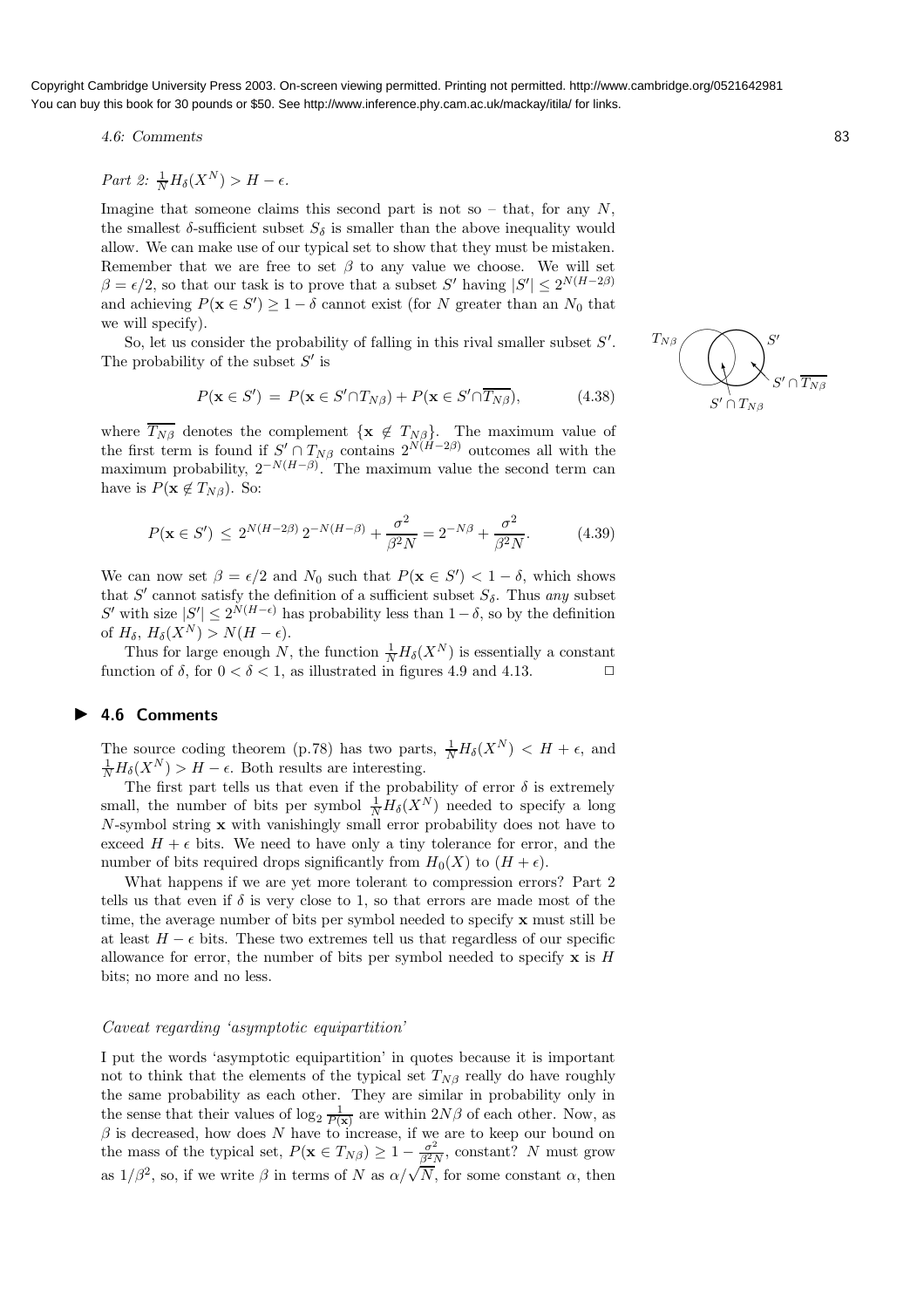$84$   $4$  — The Source Coding Theorem

the most probable string in the typical set will be of order  $2^{\alpha\sqrt{N}}$  times greater than the least probable string in the typical set. As  $\beta$  decreases, N increases, and this ratio  $2^{\alpha\sqrt{N}}$  grows exponentially. Thus we have 'equipartition' only in a weak sense!

#### Why did we introduce the typical set?

The best choice of subset for block compression is (by definition)  $S_{\delta}$ , not a typical set. So why did we bother introducing the typical set? The answer is, we can count the typical set. We know that all its elements have 'almost identical' probability  $(2^{-NH})$ , and we know the whole set has probability almost 1, so the typical set must have roughly  $2^{NH}$  elements. Without the help of the typical set (which is very similar to  $S_{\delta}$ ) it would have been hard to count how many elements there are in  $S_{\delta}$ .

#### ▶ 4.7 Exercises

#### Weighing problems

- $\triangleright$  Exercise 4.9.<sup>[1]</sup> While some people, when they first encounter the weighing problem with 12 balls and the three-outcome balance (exercise 4.1 (p.66)), think that weighing six balls against six balls is a good first weighing, others say 'no, weighing six against six conveys no information at all'. Explain to the second group why they are both right and wrong. Compute the information gained about which is the odd ball, and the information gained about which is the odd ball and whether it is heavy or light.
- $\triangleright$  Exercise 4.10.<sup>[2]</sup> Solve the weighing problem for the case where there are 39 balls of which one is known to be odd.
- $\triangleright$  Exercise 4.11.<sup>[2]</sup> You are given 16 balls, all of which are equal in weight except for one that is either heavier or lighter. You are also given a bizarre twopan balance that can report only two outcomes: 'the two sides balance' or 'the two sides do not balance'. Design a strategy to determine which is the odd ball in as few uses of the balance as possible.
- $\triangleright$  Exercise 4.12.<sup>[2]</sup> You have a two-pan balance; your job is to weigh out bags of flour with integer weights 1 to 40 pounds inclusive. How many weights do you need? [You are allowed to put weights on either pan. You're only allowed to put one flour bag on the balance at a time.]
	- Exercise 4.13.<sup>[4, p.86]</sup> (a) Is it possible to solve exercise 4.1 (p.66) (the weighing problem with 12 balls and the three-outcome balance) using a sequence of three *fixed* weighings, such that the balls chosen for the second weighing do not depend on the outcome of the first, and the third weighing does not depend on the first or second?
		- (b) Find a solution to the general N-ball weighing problem in which exactly one of  $N$  balls is odd. Show that in  $W$  weighings, an odd ball can be identified from among  $N = (3^W - 3)/2$  balls.
	- Exercise 4.14.<sup>[3]</sup> You are given 12 balls and the three-outcome balance of exercise 4.1; this time, two of the balls are odd; each odd ball may be heavy or light, and we don't know which. We want to identify the odd balls and in which direction they are odd.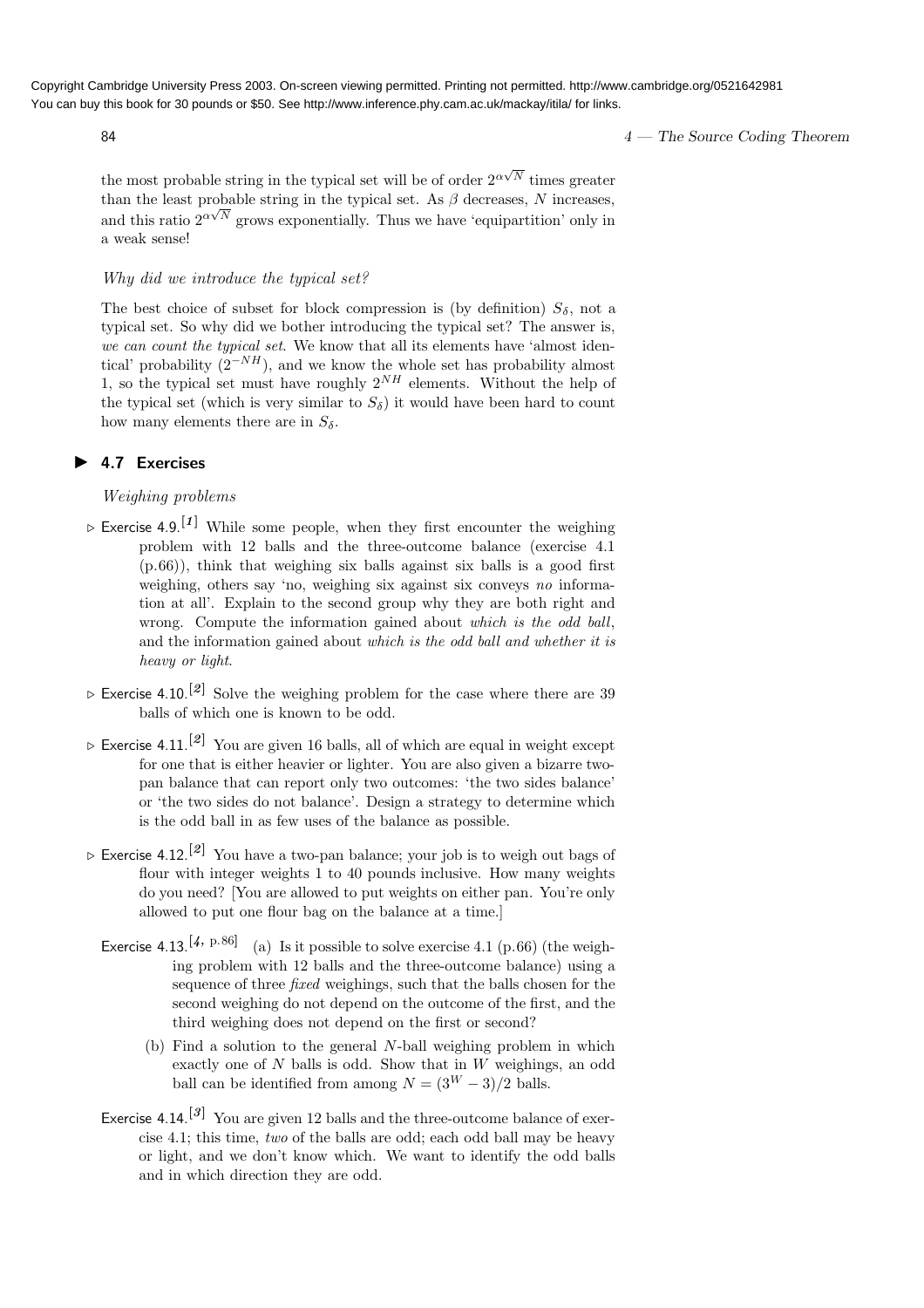4.7: Exercises 85

- (a) Estimate how many weighings are required by the optimal strategy. And what if there are three odd balls?
- (b) How do your answers change if it is known that all the regular balls weigh 100 g, that light balls weigh 99 g, and heavy ones weigh  $110 \text{ g}$ ?

Source coding with a lossy compressor, with loss  $\delta$ 

- $\triangleright$  Exercise 4.15.<sup>[2, p.87]</sup> Let  $\mathcal{P}_X = \{0.2, 0.8\}$ . Sketch  $\frac{1}{N}H_\delta(X^N)$  as a function of  $\delta$  for  $N = 1, 2$  and 1000.
- $\triangleright$  Exercise 4.16.<sup>[2]</sup> Let  $\mathcal{P}_Y = \{0.5, 0.5\}$ . Sketch  $\frac{1}{N} H_\delta(Y^N)$  as a function of  $\delta$  for  $N = 1, 2, 3$  and 100.
- $\triangleright$  Exercise 4.17.<sup>[2, p.87]</sup> (For physics students.) Discuss the relationship between the proof of the 'asymptotic equipartition' principle and the equivalence (for large systems) of the Boltzmann entropy and the Gibbs entropy.

#### Distributions that don't obey the law of large numbers

The law of large numbers, which we used in this chapter, shows that the mean of a set of  $N$  i.i.d. random variables has a probability distribution that becomes narrower, with width  $\propto 1/\sqrt{N}$ , as N increases. However, we have proved this property only for discrete random variables, that is, for real numbers taking on a finite set of possible values. While many random variables with continuous probability distributions also satisfy the law of large numbers, there are important distributions that do not. Some continuous distributions do not have a mean or variance.

 $\triangleright$  Exercise 4.18.<sup>[3, p.88]</sup> Sketch the Cauchy distribution

$$
P(x) = \frac{1}{Z} \frac{1}{x^2 + 1}, \quad x \in (-\infty, \infty).
$$
 (4.40)

What is its normalizing constant  $Z$ ? Can you evaluate its mean or variance?

Consider the sum  $z = x_1 + x_2$ , where  $x_1$  and  $x_2$  are independent random variables from a Cauchy distribution. What is  $P(z)$ ? What is the probability distribution of the mean of  $x_1$  and  $x_2$ ,  $\bar{x} = (x_1 + x_2)/2$ ? What is the probability distribution of the mean of  $N$  samples from this Cauchy distribution?

#### Other asymptotic properties

Exercise 4.19.<sup>[3]</sup> Chernoff bound. We derived the weak law of large numbers from Chebyshev's inequality  $(4.30)$  by letting the random variable t in the inequality  $P(t \ge \alpha) \le \bar{t}/\alpha$  be a function,  $t = (x - \bar{x})^2$ , of the random variable  $x$  we were interested in.

Other useful inequalities can be obtained by using other functions. The Chernoff bound, which is useful for bounding the tails of a distribution, is obtained by letting  $t = \exp(sx)$ .

Show that

$$
P(x \ge a) \le e^{-sa}g(s), \quad \text{for any } s > 0 \tag{4.41}
$$

and

$$
P(x \le a) \le e^{-sa}g(s), \quad \text{for any } s < 0 \tag{4.42}
$$